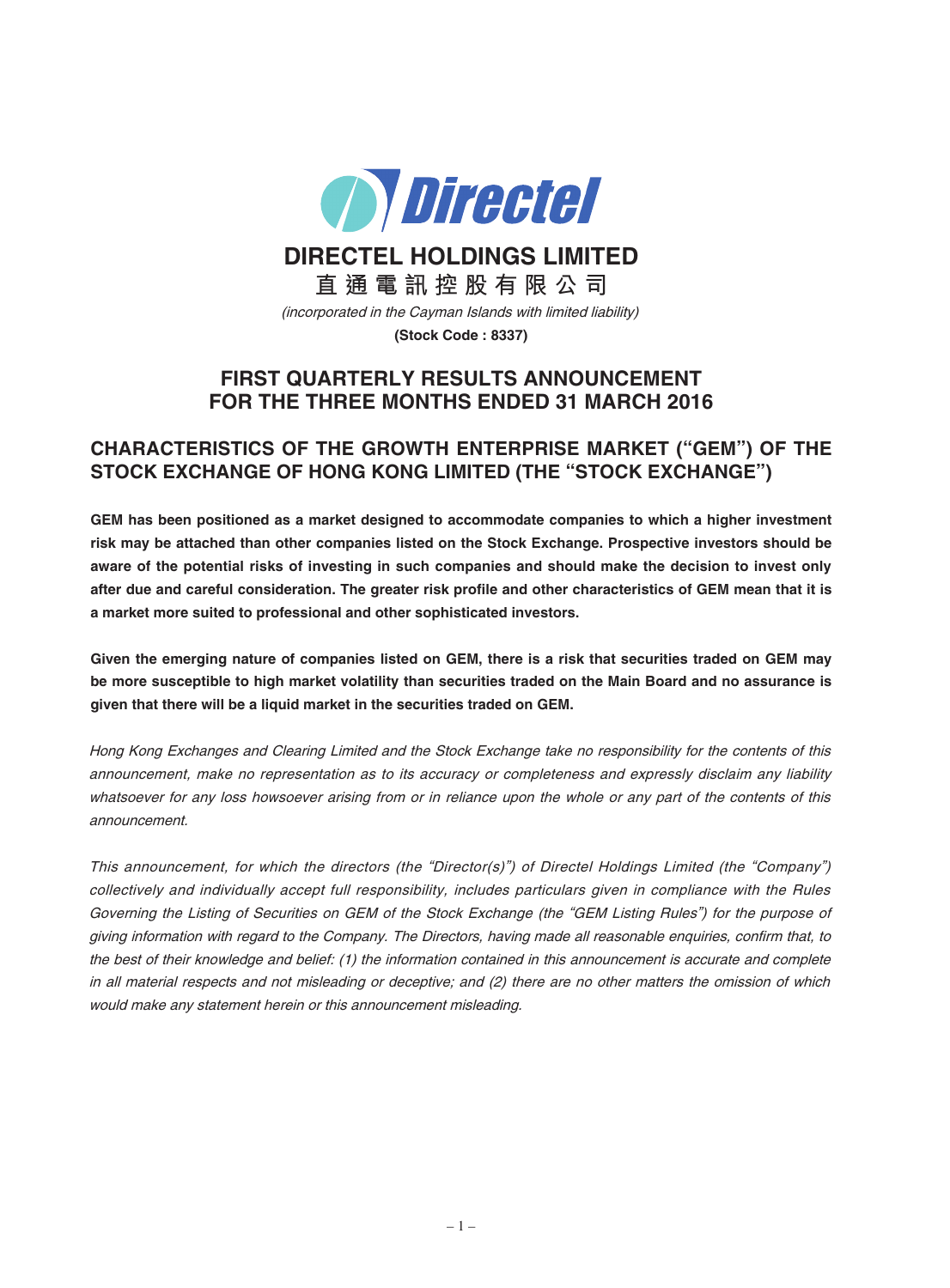# **HIGHLIGHTS**

- Revenue for the three months ended 31 March 2016 was approximately HK\$1,484,000, representing a decrease of approximately 67.7% as compared with the corresponding period in 2015.
- ‧ Loss attributable to shareholders of the Company for the three months ended 31 March 2016 was approximately HK\$6,067,000, representing a decrease of approximately 4.3% as compared with the corresponding period in 2015.
- The Board does not recommend the payment of any dividend for the three months ended 31 March 2016.

# **UNAUDITED FIRST QUARTERLY RESULTS FOR THE THREE MONTHS ENDED 31 MARCH 2016**

The board of Directors (the "Board") of the Company hereby announces the unaudited consolidated results of the Company and its subsidiaries (together referred to as the "Group") for the three months ended 31 March 2016 together with the unaudited comparative figures for the corresponding period in 2015 as follows:

# **CONSOLIDATED STATEMENT OF PROFIT OR LOSS AND OTHER COMPREHENSIVE INCOME**

|                                                    | For the three months |                 |             |
|----------------------------------------------------|----------------------|-----------------|-------------|
|                                                    | ended 31 March       |                 |             |
|                                                    |                      | 2016            | 2015        |
|                                                    |                      | <b>HK\$'000</b> | HK\$'000    |
|                                                    | <b>Note</b>          | (Unaudited)     | (Unaudited) |
| <b>Revenue</b>                                     | $\overline{4}$       | 1,484           | 4,592       |
| Cost of sales                                      |                      | (3, 283)        | (5,326)     |
| <b>Gross loss</b>                                  |                      | (1,799)         | (734)       |
| Other income                                       | 5(a)                 | 571             | 617         |
| Other net profit/(loss)                            | 5(b)                 | 607             | (368)       |
| Administrative and other operating expenses        |                      | (3,032)         | (3,278)     |
| Provision for impairment loss on trade receivables |                      | (2, 414)        | (2,578)     |
| <b>Loss before taxation</b>                        | 6                    | (6,067)         | (6, 341)    |
| Income tax                                         | $\overline{7}$       |                 |             |
| Loss for the period attributable to equity         |                      |                 |             |
| shareholders of the Company                        |                      | (6,067)         | (6, 341)    |
|                                                    |                      |                 | (restated)  |
| Loss per share                                     | 8                    |                 |             |
| - Basic and diluted (HK cents)                     |                      | (0.19)          | (0.20)      |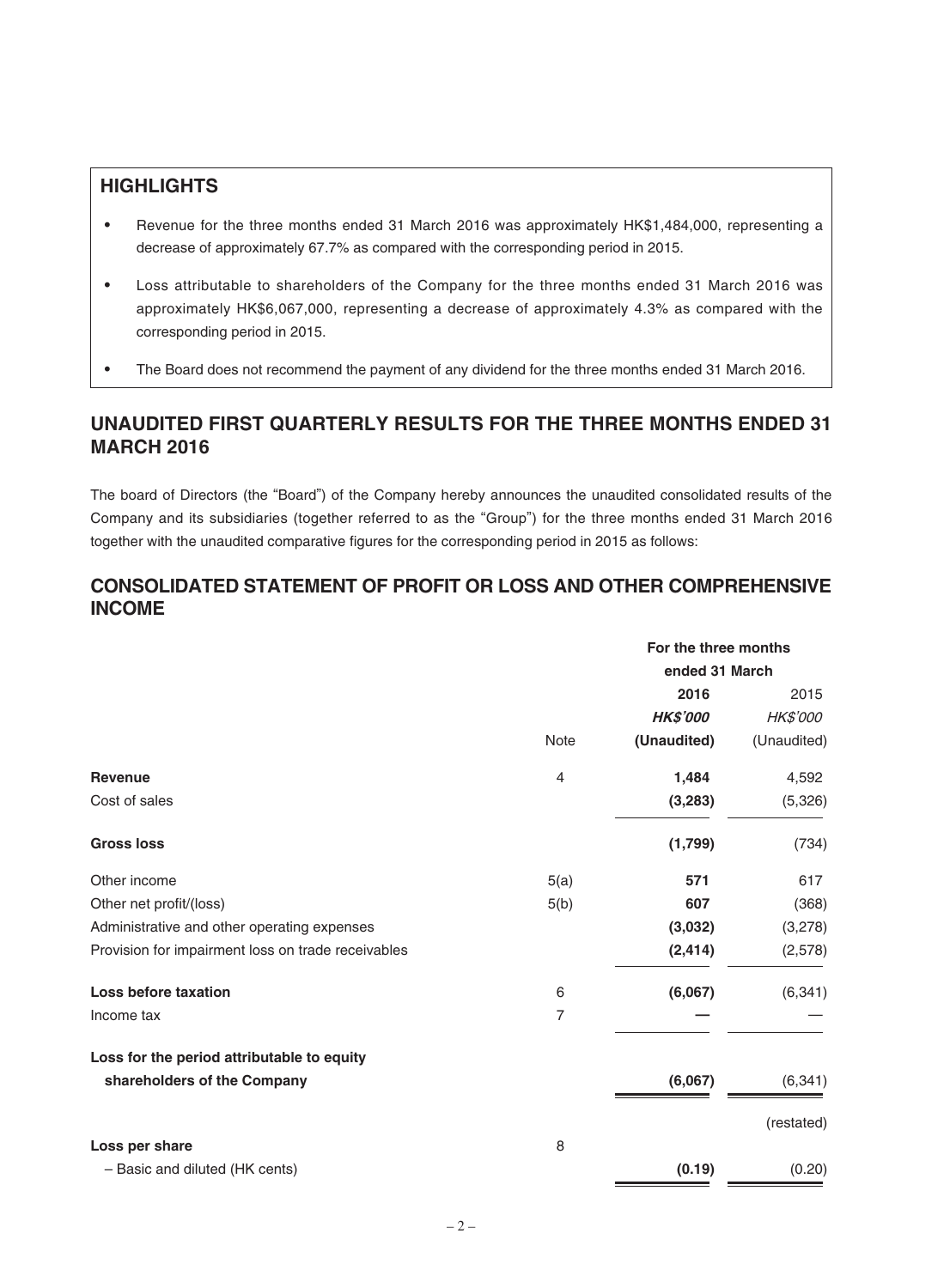# **NOTES TO THE UNAUDITED CONSOLIDATED QUARTERLY FINANCIAL REPORT**

## **1. BACKGROUND OF THE COMPANY**

Directel Holdings Limited (the "Company") was incorporated in the Cayman Islands on 28 July 2009 as an exempted company with limited liability under the Companies Law, Chapter 22 (Law 3 of 1961, as consolidated and revised) of the Cayman Islands. Its principal place of business in Hong Kong is at Office Nos. 1, 2, 14 and 15, 37th Floor, Hong Kong Plaza, No. 188 Connaught Road West, Hong Kong and its registered office is at Clifton House, 75 Fort Street, PO Box 1350, Grand Cayman KY1-1108, Cayman Islands.

The Company and its subsidiaries are principally engaged in provision of telecommunications services.

## **2. BASIS OF PREPARATION**

The quarterly financial report has been prepared in compliance with the applicable disclosure provisions of Chapter 18 of the Rules Governing the Listing of Securities on GEM of the Stock Exchange and in accordance with substantially the same accounting policies adopted in the Group's audited financial statements set out in the annual report for the year ended 31 December 2015, except for the accounting policy changes that are expected to be reflected in the 2016 annual financial statements. Details of these changes in accounting policies are set out in note 3.

The quarterly financial report contains consolidated first quarterly statement of profit or loss and other comprehensive income and selected explanatory notes. The notes include an explanation of events and transactions that are significant to an understanding of the financial performance of the Group since the 2015 annual financial statements. The consolidated quarterly financial report and notes thereon do not include all of the information required for a full set of financial statements prepared in accordance with International Financial Reporting Standards ("IFRSs").

The quarterly financial report has not been audited by the Company's auditors, but has been reviewed by the Company's audit committee.

## **3. CHANGES IN ACCOUNTING POLICIES**

The International Accounting Standards Board has issued certain new IFRS, a number of amendments to IFRS and new Interpretations that are first effective for the current accounting period of the Group and the Company. There have been no significant changes to the accounting policies adopted in the Group's financial statements as a result of these developments.

The Group has not adopted any new standard or interpretation that is not yet effective for the current accounting period.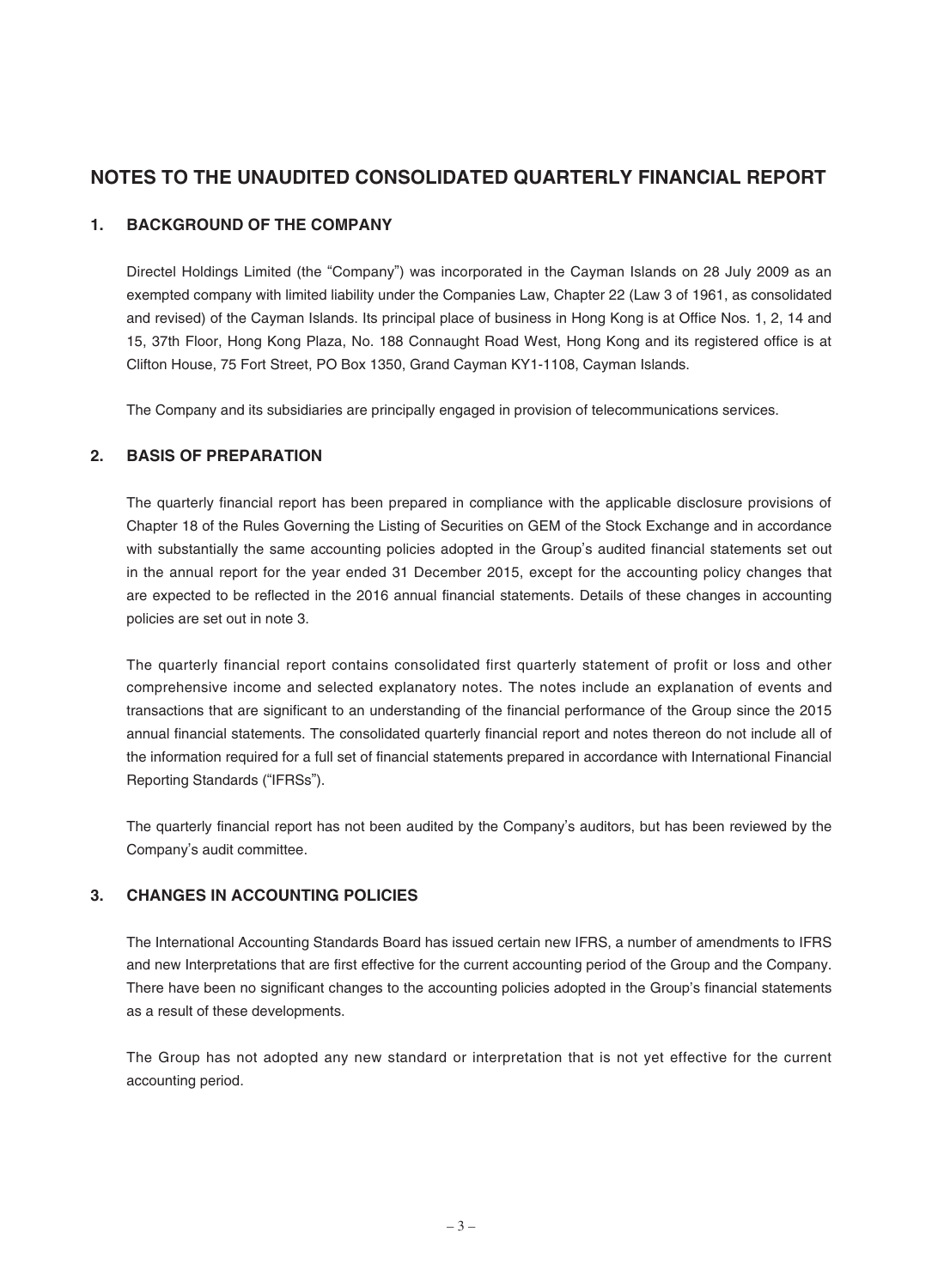## **4. REVENUE**

|                                          | For the three months<br>ended 31 March |                 |
|------------------------------------------|----------------------------------------|-----------------|
|                                          |                                        |                 |
|                                          | 2016                                   | 2015            |
|                                          | <b>HKS'000</b>                         | <i>HK\$'000</i> |
|                                          | (Unaudited)                            | (Unaudited)     |
| Provision of telecommunications services | 1.484                                  | 4,592           |

# **5. OTHER INCOME AND OTHER NET PROFIT/(LOSS)**

|     |                                    | For the three months |                 |
|-----|------------------------------------|----------------------|-----------------|
|     |                                    | ended 31 March       |                 |
|     |                                    | 2016                 | 2015            |
|     |                                    | <b>HK\$'000</b>      | <i>HK\$'000</i> |
|     |                                    | (Unaudited)          | (Unaudited)     |
| (a) | Other income                       |                      |                 |
|     | Interest income from bank deposits | 571                  | 614             |
|     | Sundry income                      |                      | 3               |
|     |                                    | 571                  | 617             |
| (b) | Other net profit/(loss)            |                      |                 |
|     | Net foreign exchange gain/(loss)   | 607                  | (368)           |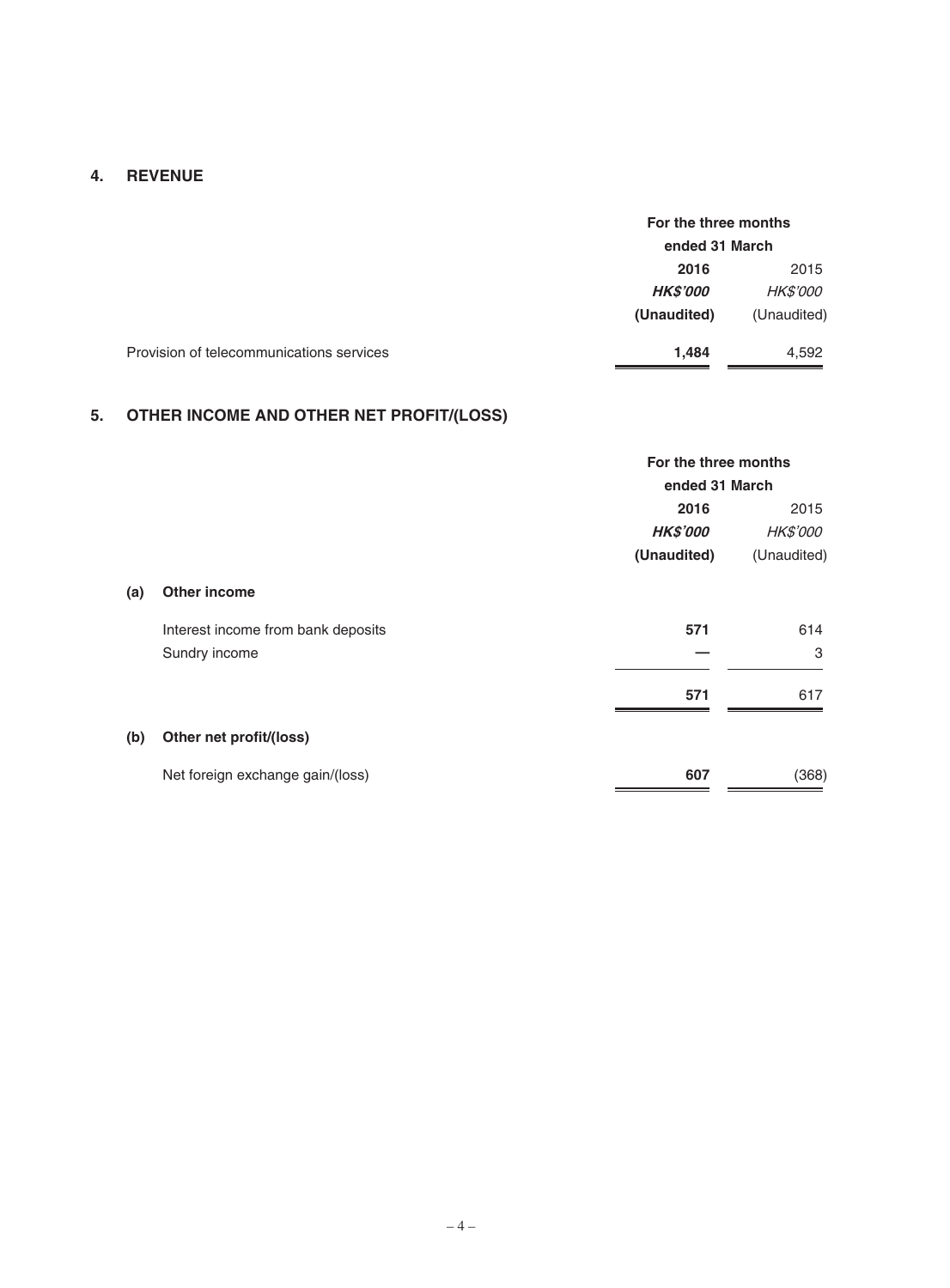## **6. LOSS BEFORE TAXATION**

Loss before taxation is arrived at after charging:

|     |                                                       | For the three months<br>ended 31 March |                 |
|-----|-------------------------------------------------------|----------------------------------------|-----------------|
|     |                                                       | 2016                                   | 2015            |
|     |                                                       | <b>HK\$'000</b>                        | <b>HK\$'000</b> |
|     |                                                       | (Unaudited)                            | (Unaudited)     |
| (a) | Staff costs:                                          |                                        |                 |
|     | Salaries, wages and other benefits                    | 930                                    | 863             |
|     | Contributions to defined contribution retirement plan | 32                                     | 34              |
|     |                                                       | 962                                    | 897             |
| (b) | Other items:                                          |                                        |                 |
|     | Depreciation                                          | 412                                    | 222             |
|     | Licence charges                                       | 482                                    | 496             |
|     | Operating lease charges in respect of                 |                                        |                 |
|     | - rental of properties                                | 260                                    | 258             |
|     | - rental of transmission lines                        | 235                                    | 238             |
|     | Auditors' remuneration                                |                                        |                 |
|     | - audit services                                      | 220                                    | 222             |
|     | Repairs and maintenance                               | 202                                    | 227             |
|     | Provision for impairment loss on trade receivables    | 2,414                                  | 2,578           |

## **7. INCOME TAX IN THE CONSOLIDATED STATEMENT OF PROFIT OR LOSS AND OTHER COMPREHENSIVE INCOME**

|                                     | For the three months |                 |
|-------------------------------------|----------------------|-----------------|
|                                     | ended 31 March       |                 |
|                                     | 2016                 | 2015            |
|                                     | <b>HK\$'000</b>      | <i>HK\$'000</i> |
|                                     | (Unaudited)          | (Unaudited)     |
| Current tax - Hong Kong Profits Tax |                      |                 |

The Company's Hong Kong subsidiaries are subject to Hong Kong Profits Tax. In addition, whilst the Company and Elitel Limited are incorporated in the Cayman Islands, they are considered as having a presence in Hong Kong for tax purpose since they are primarily managed and controlled in Hong Kong. Accordingly, they are subject to tax on an entity basis on income arising in or derived from Hong Kong. No Hong Kong Profits Tax has been provided as there was no assessable profit for the three months ended 31 March 2016 (three months ended 31 March 2015: Nil).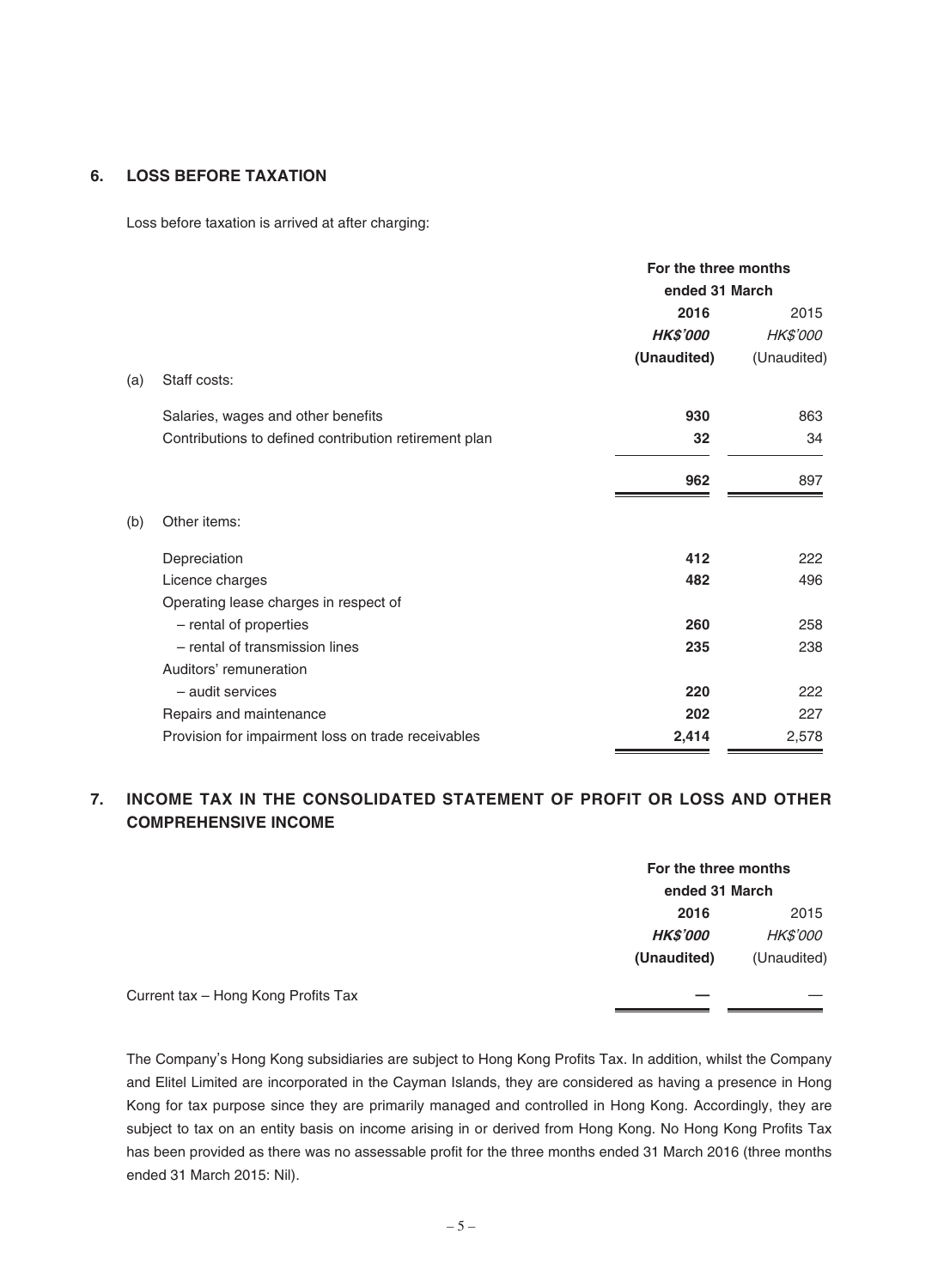## **8. LOSS PER SHARE**

#### **(a) Basic loss per share**

The calculation of basic loss per share for the three months ended 31 March 2016 is based on the unaudited loss attributable to ordinary equity shareholders of the Company of approximately HK\$6,067,000 (three months ended 31 March 2015: approximately HK\$6,341,000) and the weighted average number of 3,112,500,000 ordinary shares in issue during the three months ended 31 March 2016 (three months ended 31 March 2015 (restated): 3,112,500,000 ordinary shares). The basic loss per share for the three months ended 31 March 2015 was adjusted for the effects of bonus issues on 23 June 2015.

### **(b) Diluted loss per share**

As the Company's outstanding unlisted warrants have anti-dilutive effects to the basic loss per share calculation for the current and prior periods, the conversion of the above potential dilutive shares is not assumed in the computation of diluted loss per share amounts. Therefore, the basic and diluted loss amounts per share calculations for the respective periods are equal.

## **9. MOVEMENT OF EQUITY**

|                              | <b>Share</b>    | <b>Share</b>    | Warrant         | <b>Retained</b> | <b>Total</b>    |
|------------------------------|-----------------|-----------------|-----------------|-----------------|-----------------|
|                              | capital         | premium         | reserve         | earnings        | equity          |
|                              | <b>HK\$'000</b> | <i>HK\$'000</i> | <b>HK\$'000</b> | <i>HK\$'000</i> | <i>HK\$'000</i> |
|                              | (Unaudited)     | (Unaudited)     | (Unaudited)     | (Unaudited)     | (Unaudited)     |
| As at 1 January 2015         | 10,375          | 67,499          | 1,654           | 59,889          | 139,417         |
| Loss and total comprehensive |                 |                 |                 |                 |                 |
| income for the period        |                 |                 |                 | (6, 341)        | (6, 341)        |
| As at 31 March 2015          | 10,375          | 67,499          | 1,654           | 53,548          | 133,076         |
| As at 1 January 2016         | 31,125          | 46,749          | 1,654           | 23,849          | 103,377         |
| Loss and total comprehensive |                 |                 |                 |                 |                 |
| income for the period        |                 |                 |                 | (6,067)         | (6,067)         |
| As at 31 March 2016          | 31,125          | 46,749          | 1,654           | 17,782          | 97,310          |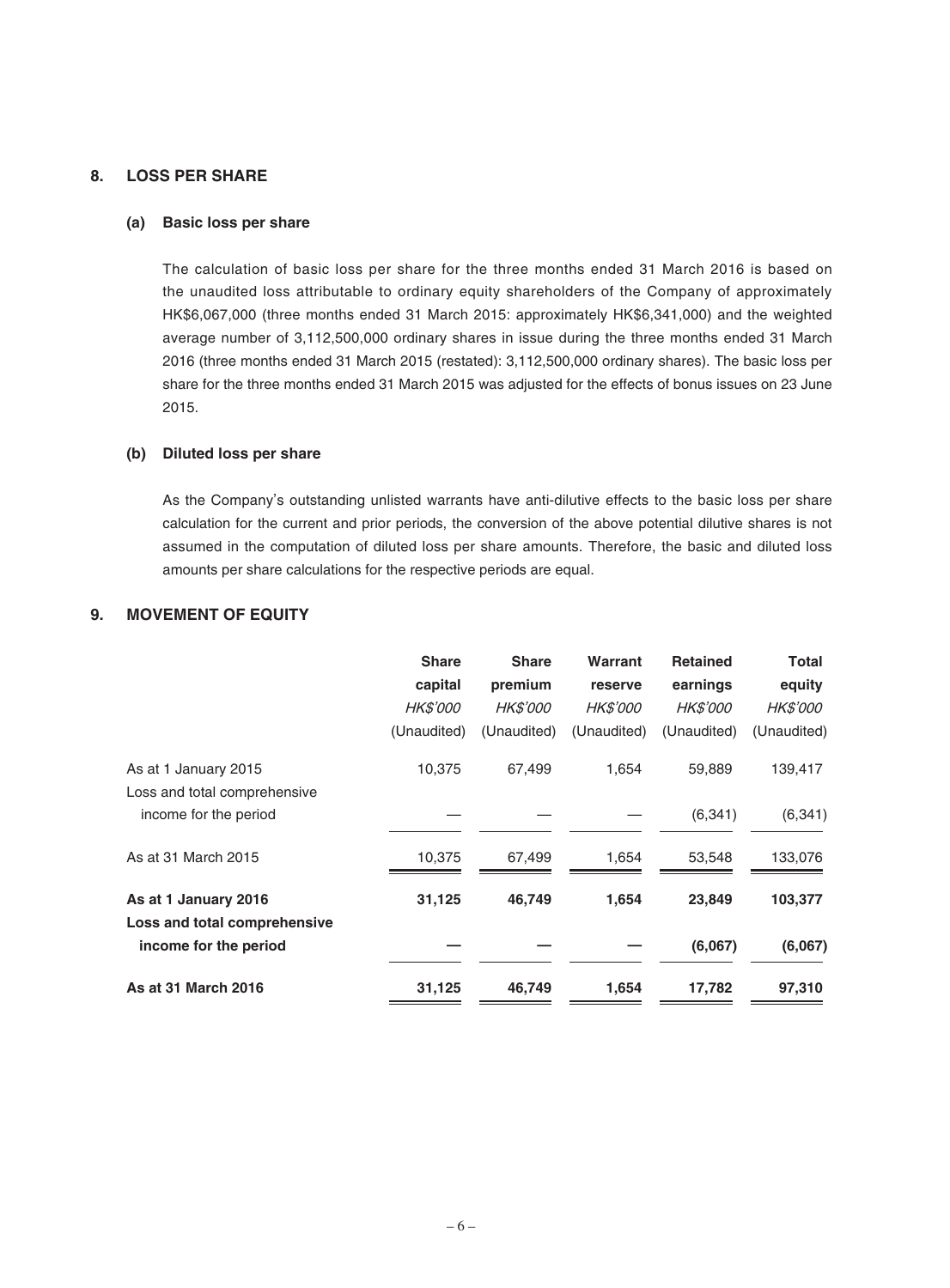### **10. RECEIVABLES, DEPOSITS AND PREPAYMENTS**

|                                                 | As at           | As at           |
|-------------------------------------------------|-----------------|-----------------|
|                                                 | 31 March        | 31 December     |
|                                                 | 2016            | 2015            |
|                                                 | <b>HK\$'000</b> | <b>HK\$'000</b> |
|                                                 | (Unaudited)     | (Audited)       |
| Trade receivables                               |                 |                 |
| - amounts due from third parties                | 39,828          | 39,438          |
| less: allowance for doubtful debts (note 10(b)) | (28, 348)       | (25, 934)       |
|                                                 | 11,480          | 13,504          |
| Other receivables, deposits and prepayments     |                 |                 |
| - other receivables                             | 1,178           | 1,253           |
| - deposits and prepayments                      | 1,160           | 1,224           |
|                                                 | 2,338           | 2,477           |
|                                                 | 13,818          | 15,981          |

Generally, provision of mobile phone services to the Group's major customers, including major mobile network operators and its dealers, are made in an open account with credit terms up to 30 days after the date of invoice. Subject to negotiations, credit terms could be extended to two to four months for certain customers with wellestablished trading and payment records on a case-by-case basis. Provision of mobile phone services to the Group's pre-paid users are made with payment in advance, whereas post-paid users are made in an open account with credit terms up to 12 days after the date of invoice.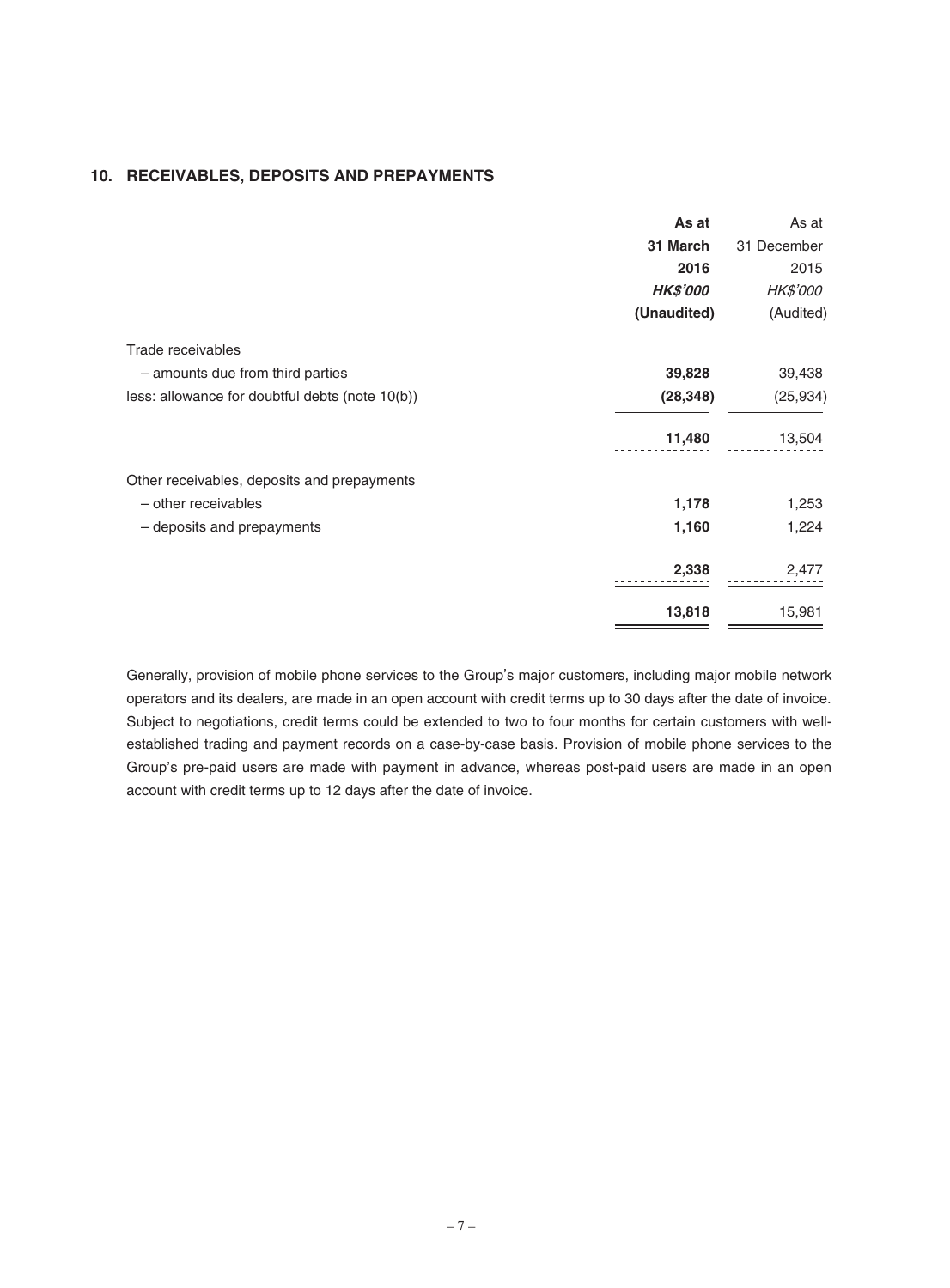## **10. RECEIVABLES, DEPOSITS AND PREPAYMENTS (Continued)**

## **(a) Ageing analysis**

Included in trade receivables are trade debtors (net of allowance for doubtful debts) with the following ageing analysis by billing date as of the end of the reporting period:

|                                        | As at           | As at           |
|----------------------------------------|-----------------|-----------------|
|                                        | 31 March        | 31 December     |
|                                        | 2016            | 2015            |
|                                        | <b>HK\$'000</b> | <i>HK\$'000</i> |
|                                        | (Unaudited)     | (Audited)       |
| Within 1 month                         | 474             | 35              |
| Over 1 month but less than 3 months    | 100             | 4,100           |
| Over 3 months but less than 6 months   | 450             | 944             |
| Over 6 months but less than 12 months  | 5,230           | 2,848           |
| Over 12 months but less than 18 months | 4,646           | 5,048           |
| Over 18 months                         | 580             | 529             |
|                                        | 11,480          | 13,504          |

Included in trade receivables are trade debtors with the following ageing analysis by due date as of the end of the reporting period:

|                                                      | As at           | As at           |
|------------------------------------------------------|-----------------|-----------------|
|                                                      | 31 March        | 31 December     |
|                                                      | 2016            | 2015            |
|                                                      | <b>HK\$'000</b> | <i>HK\$'000</i> |
|                                                      | (Unaudited)     | (Audited)       |
| Current                                              | 474             | 29              |
| Less than 1 month past due                           | 99              | 2,967           |
| 1 to 3 months past due                               | 4               | 1,599           |
| More than 3 months but less than 12 months past due  | 6,154           | 4,544           |
| More than 12 months but less than 18 months past due | 4,749           | 4,365           |
| More than 18 months past due                         | 28,348          | 25,934          |
|                                                      | 39,828          | 39,438          |
| Less: allowance for doubtful debts (note $10(b)$ )   | (28, 348)       | (25, 934)       |
|                                                      | 11,480          | 13,504          |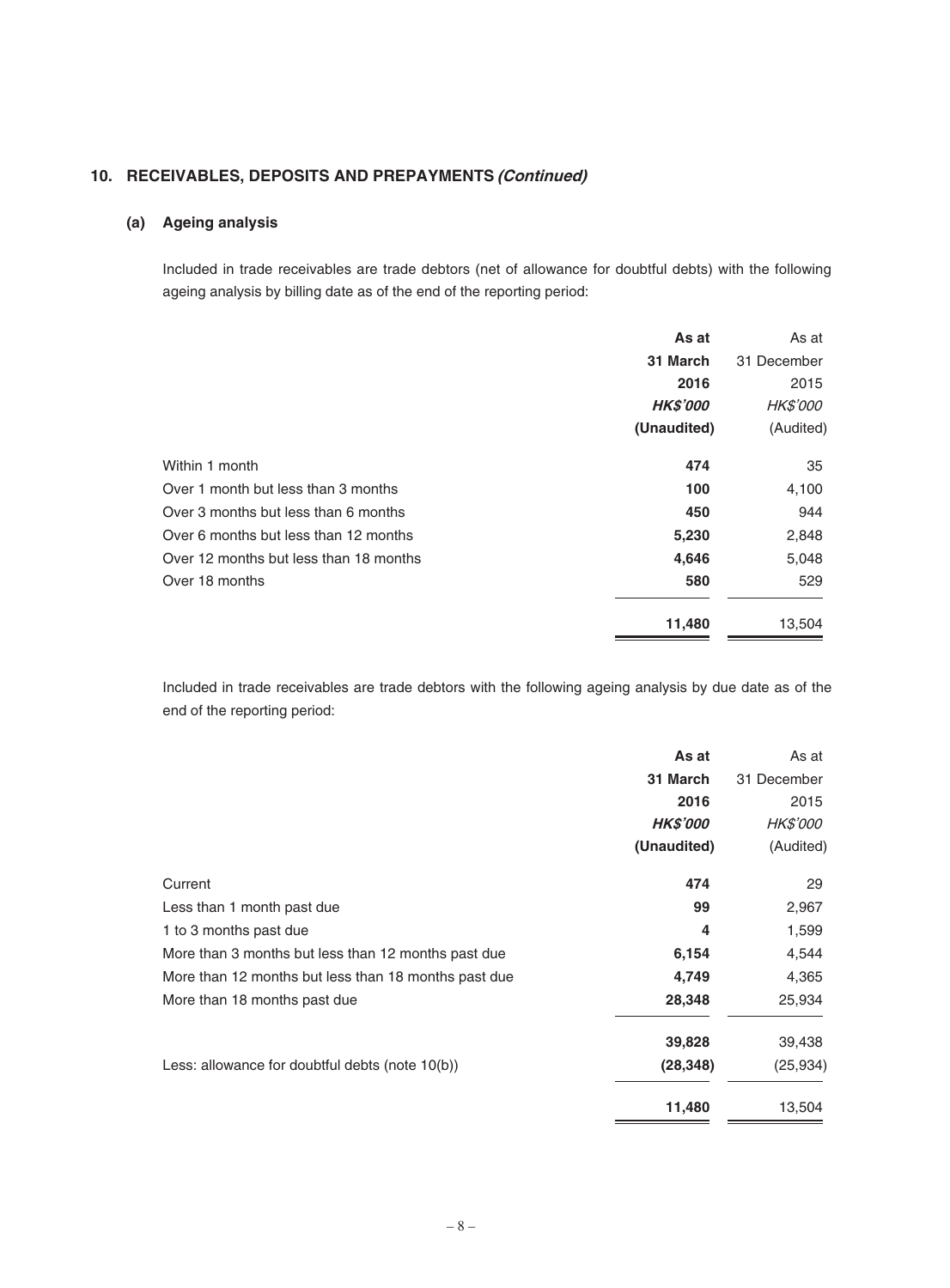## **10. RECEIVABLES, DEPOSITS AND PREPAYMENTS (Continued)**

#### **(b) Impairment of trade receivables**

Impairment losses in respect of trade receivables are recorded using an allowance account unless the Group is satisfied that recovery of the amount is remote, in which case the impairment loss is written off against trade receivables directly.

The movements in the allowance for doubtful debts during the end of the reporting period are as follows:

|                                | As at           | As at           |
|--------------------------------|-----------------|-----------------|
|                                | 31 March        | 31 December     |
|                                | 2016            | 2015            |
|                                | <b>HK\$'000</b> | <i>HK\$'000</i> |
|                                | (Unaudited)     | (Audited)       |
| At 1 January                   | 25,934          | 14,360          |
| Impairment loss recognised     | 2,414           | 11,591          |
| Reversal of impairment loss    |                 | (17)            |
| At end of the reporting period | 28,348          | 25,934          |

At 31 March 2016, the Group's trade receivables of approximately HK\$28,348,000 (31 December 2015: approximately HK\$25,934,000) were individually determined to be impaired. The individually impaired receivables related to invoices that were default in payment and management assessed that the receivables are not expected to be recovered. Consequently, specific allowances for doubtful debts of approximately HK\$28,348,000 (31 December 2015: approximately HK\$25,934,000) were recognised. The Group does not hold any collateral over these balances.

In particular, the trade receivables (before provision) as at 31 March 2016 included amounts due from a mobile network operator in China ("that MNO") which is a subsidiary of a company listed on the Main Board of the Stock Exchange and the New York Stock Exchange and the outstanding amount was approximately HK\$39,018,000, of which HK\$6,060,000, HK\$4,748,000 and HK\$28,210,000 fell into "More than 3 months but less than 12 months past due", "More than 12 months but less than 18 months past due" and "More than 18 months past due", respectively. The credit terms of 30 days were granted by the Group to that MNO as it is in line with the credit policy of the Group whilst the delay in settlement by that MNO renders the actual credit period longer than the contractual credit period. Taking into account of the above and in accordance with the Group's provisioning for doubtful debts on trade receivables, the Group made a provision for impairment loss on trade receivables of HK\$2,413,000 for the three months ended 31 March 2016 (Year ended 31 December 2015: HK\$11,578,000).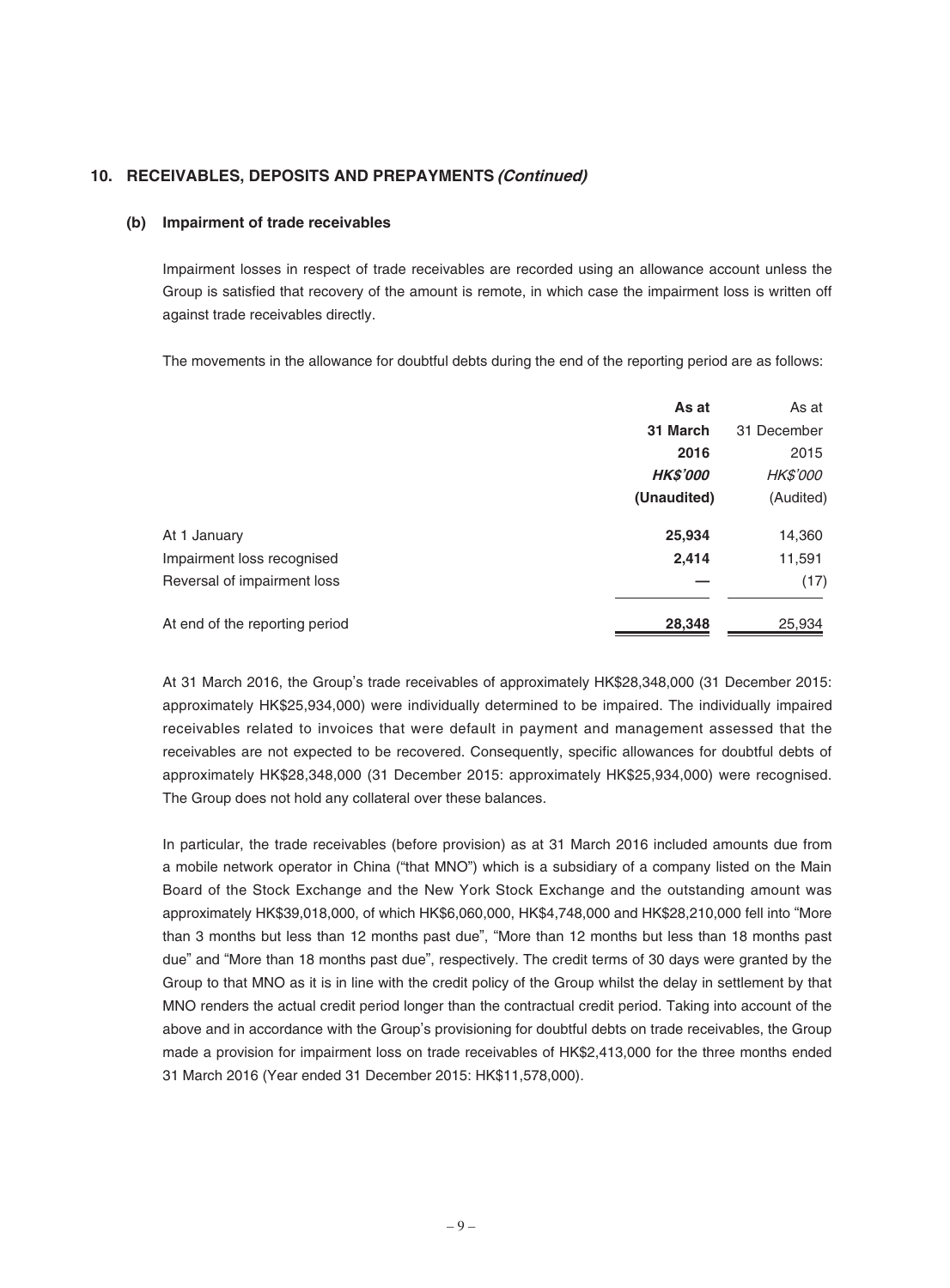## **10. RECEIVABLES, DEPOSITS AND PREPAYMENTS (Continued)**

#### **(c) Trade receivables that are not impaired**

The ageing analysis of trade receivables by due date that are neither individually nor collectively considered to be impaired are as follows:

|                                                     | As at           | As at           |
|-----------------------------------------------------|-----------------|-----------------|
|                                                     | 31 March        | 31 December     |
|                                                     | 2016            | 2015            |
|                                                     | <b>HK\$'000</b> | <b>HK\$'000</b> |
|                                                     | (Unaudited)     | (Audited)       |
| Neither past due nor impaired                       | 474             | 32              |
| Less than 1 month past due                          | 99              | 71              |
| 1 to 3 months past due                              | 4               | 346             |
| More than 3 months but less than 12 months past due | 93              | 95              |
|                                                     | 196             | 512             |
|                                                     | 670             | 544             |

Trade receivables that were neither past due nor impaired relate to customers for whom there was no recent history of default. Trade receivables that were past due but not impaired relate to a number of independent customers that have a good repayment track record with the Group. Based on past experience, management believes that no impairment allowance is necessary in respect of these balances as there has not been a significant change in credit quality and the balances are still considered fully recoverable. The Group does not hold any collateral over these balances.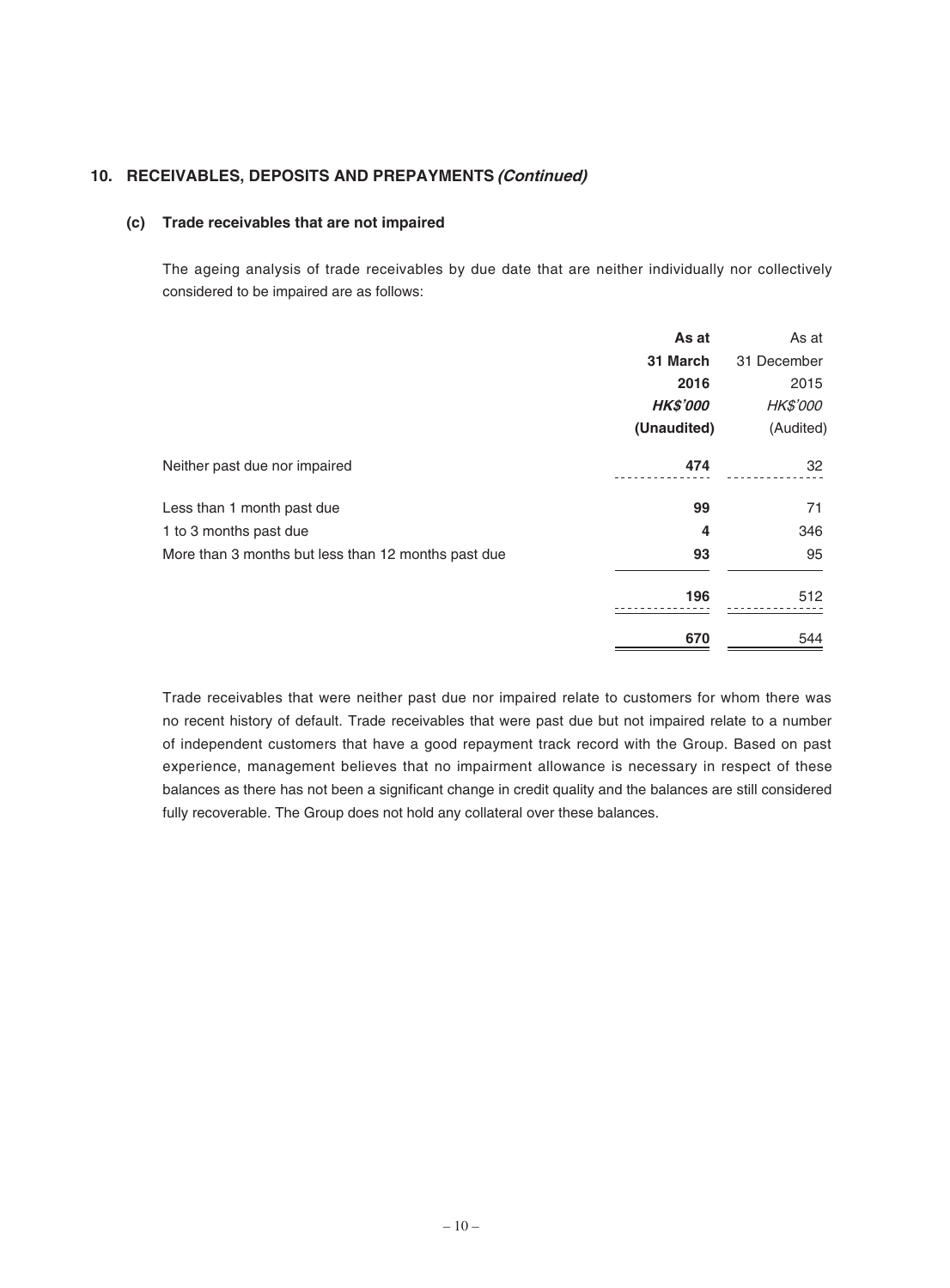## **11. EVENTS AFTER THE REPORTING PERIOD**

On 29 April 2016, the Group entered into an agreement with a Hong Kong based telecommunication service provider (the "HK based Service Provider"), in respect of the establishment of strategic cooperation relationship concerning the provision of airtime and mobile data services in the PRC and other regions, including but not limited to Japan, Taiwan and Macau (the "Covered Regions") to the Group. The Board believes that the cooperation with the HK based Service Providers will enable the Group to broaden its telecommunication services to the Covered Regions, and to create new roaming platforms for providing airtime and mobile data services in the Covered Regions to the users from different countries all over the world. Thereafter, the users would be able to enjoy the mobile data service in addition to the airtime service that the Group has been providing.

On 3 May 2016, the Group entered into an international roaming agreement with a Singapore-based telecommunication service provider (the "Singapore-based Service Provider"), in respect of the establishment of strategic cooperation relationship concerning the provision of airtime and mobile data services in Singapore to the Group. The Board believes that the cooperation with the Singapore-based Service Provider will enable the Group to broaden its mobile roaming coverage to Singapore, and to create new roaming platforms for providing airtime and mobile data services in Singapore to the users from different countries all over the world. Since the Group engages the Singapore-based Service Provider directly to provide the services in Singapore to the users without engaging any intermediaries, therefore the cost for the airtime service would be lower than the airtime service provided by the Group before. Moreover, the users would also be able to enjoy the mobile data service in addition to the airtime service that the Group has been providing.

The Board considers that the entering into of the agreements is a furtherance of the principal business of the Group which is in the interest of the Company and its shareholders as a whole. For details, please refer to the Company's announcement dated 29 April 2016 and 3 May 2016.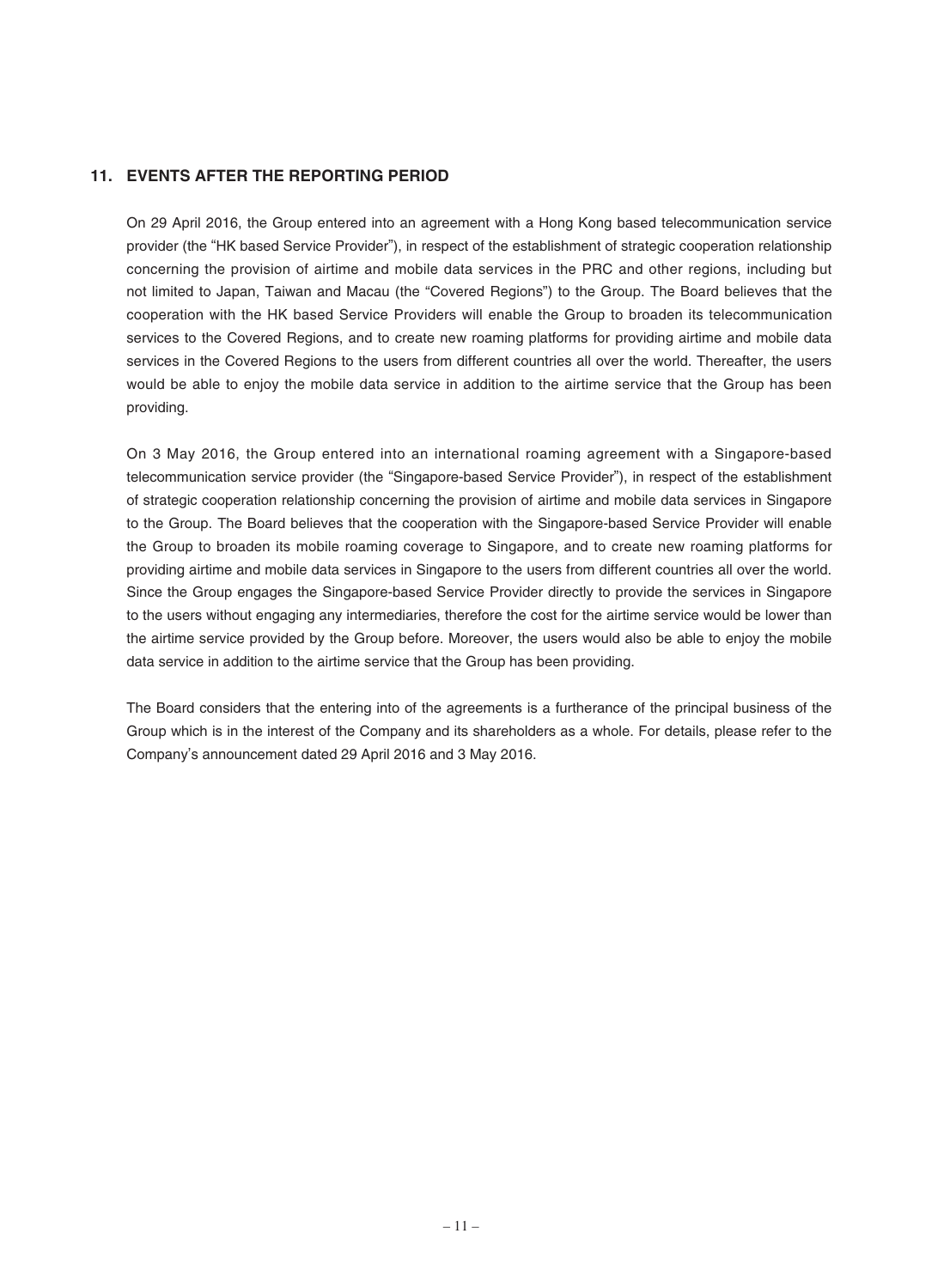## **MANAGEMENT DISCUSSION AND ANALYSIS**

## **BUSINESS REVIEW**

The Group is a mobile virtual network operator ("MVNO") which is principally engaged in the provision of mobile phone services. The Group does not have its own telecommunications network infrastructure and its business mainly involves the trading of the airtime sourced from two mobile network operators ("MNOs") in Hong Kong and one MNO in the People's Republic of China (the "PRC"), and subsequently sold the airtime through different channels and in various forms to users, dealers or MNOs. The Group's mobile phone services include "One Card Multiple Number" service and Hong Kong local mobile phone services. The Group also provides services of resale of airtime to MNOs and other services.

The performance of the Group was worsen for the three months ended 31 March 2016 compared to the corresponding period in 2015. The monthly average number of activated phone numbers decreased by approximately 44.2% to 60,349 in the three months ended 31 March 2016 when compared to the corresponding period in 2015 and the total number of activated phone numbers decreased by approximately 18.5% to 56,968 as of 31 March 2016 compared to 69,858 as of 31 December 2015.

The Group continues to face difficulties in the highly competitive mobile services industry particularly in the data access services and mobile communications applications. The increased popularity of smart mobile devices also led to a rapid growth of alternative means of communications (e.g. social networking applications) which had reduced the usage for traditional voice and short message services. The competitiveness of the Group's business has been adversely affected and the average revenue per user ("ARPU") of the Group showed a decreasing trend and the ARPU of the Group was approximately HK\$8.2 for the three months ended 31 March 2016, lower than approximately HK\$13.8 for the same period last year.

The volume of the Group's airtime sold decreased from approximately 21.7 million minutes for the three months ended 31 March 2015 to approximately 12.7 million minutes for the three months ended 31 March 2016. The revenue derived from the provision of "One Card Multiple Number" service, Hong Kong local mobile phone services and resale of airtime to MNOs decreased from approximately HK\$4.6 million to approximately HK\$1.5 million during the same period. The Group's revenue per minutes of airtime sold decreased from approximately HK\$0.21 for the three months ended 31 March 2015 to approximately HK\$0.12 for the three months ended 31 March 2016.

#### **FINANCIAL REVIEW**

For the three months ended 31 March 2016, the revenue of the Group decreased to approximately HK\$1,484,000 compared to approximately HK\$4,592,000 for the corresponding period last year, represented a decrease of approximately 67.7%. The decrease in revenue was mainly attributable to the decrease in the monthly average number of activated phone numbers and decrease of airtime usage by users.

The Group's cost of sales decreased by approximately 38.4% to approximately HK\$3,283,000 for the three months ended 31 March 2016 compared to approximately HK\$5,326,000 for the corresponding period last year. The decrease was mainly attributable to the decrease of airtime usage by users.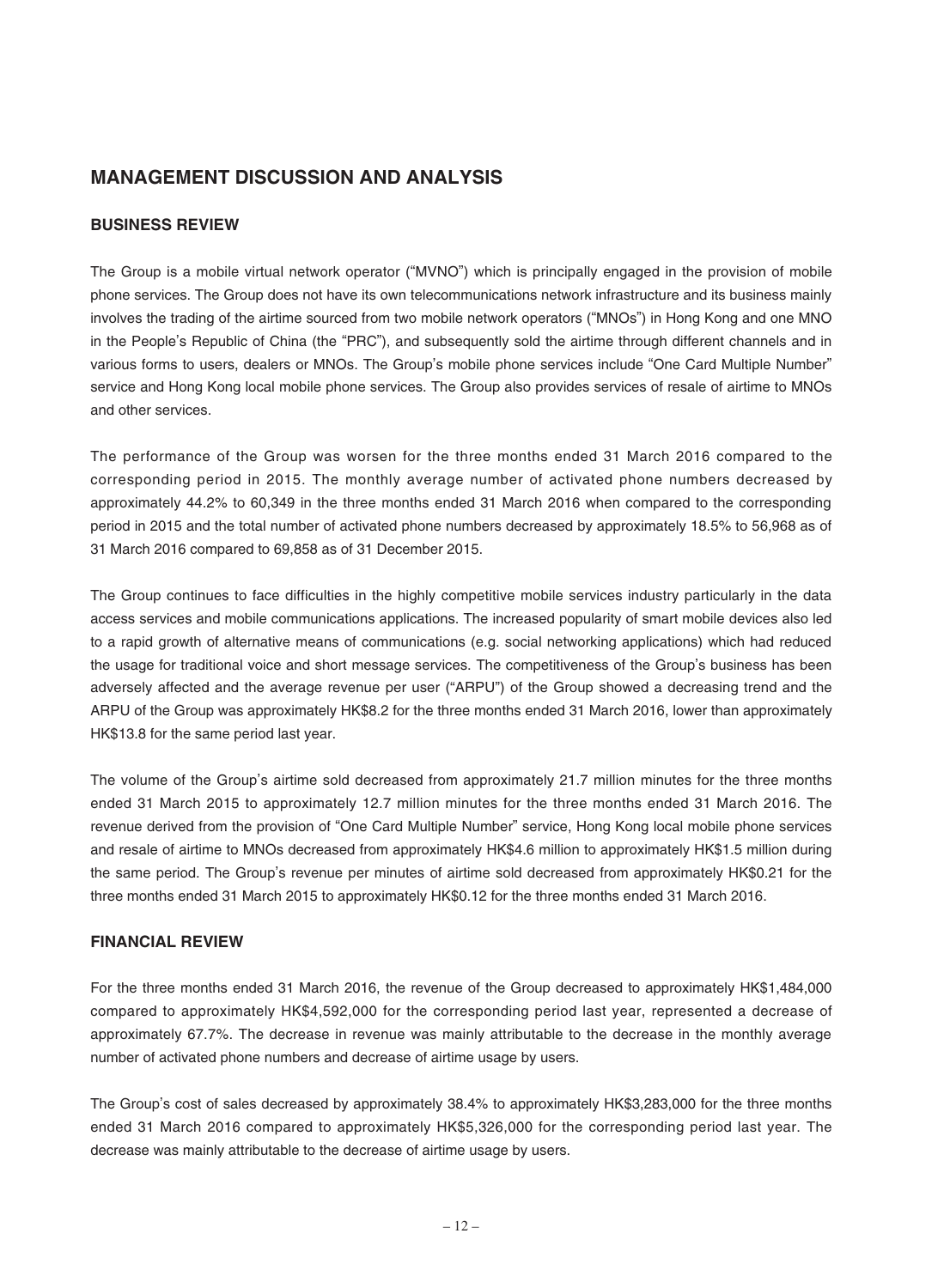The gross loss of the Group for the three months ended 31 March 2016 increased by approximately 145.1% to approximately HK\$1,799,000 when compared to approximately HK\$734,000 for the corresponding period last year. The increase was mainly attributable to the decrease of airtime usage by users and the increase of average unit cost of Hong Kong airtime resulting from the requirement to satisfy the minimum monthly airtime purchase amount adopted by two MNOs.

The Group's other income for the three months ended 31 March 2016 decreased by approximately 7.5% to approximately HK\$571,000 when compared to approximately HK\$617,000 for the corresponding period last year. The decrease was mainly attributable to the decrease of interest income from bank deposits.

For the three months ended 31 March 2016, the Group recorded other net profit of approximately HK\$607,000 while for the three months ended 31 March 2015, the Group incurred other net loss of approximately HK\$368,000. The incurrence of other net profit was mainly due to foreign exchange gain arising from the movements in the exchange rate between Hong Kong dollars and Renminbi during the period.

The Group's administrative and other operating expenses for the three months ended 31 March 2016 decreased slightly by approximately 7.5% to approximately HK\$3,032,000 compared to approximately HK\$3,278,000 for the corresponding period last year.

During the three months ended 31 March 2016, the Group has made a provision for impairment loss on trade receivables of approximately HK\$2,414,000 in accordance with the Group's policy in provision for doubtful debts. Details are set out in note 10 to the financial statements.

No income tax has been provided for the three months ended 31 March 2015 and 2016 respectively as the Group had no assessable profits for the periods.

The Group recorded a loss attributable to equity shareholders of the Company for the three months ended 31 March 2016 of approximately HK\$6,067,000, representing a decrease of approximately 4.3% when compared to approximately HK\$6,341,000 for the corresponding period in last year. The decrease was mainly due to the record of foreign exchange gain during the three months ended 31 March 2016 while the Group recorded a foreign exchange loss for the corresponding period last year.

## **BUSINESS OUTLOOK**

As disclosed in the announcements of the Company dated 29 April 2016 and 3 May 2016, the Group entered into an agreement with a Hong Kong based telecommunication service provider and a Singapore-based telecommunication service provider (the "Service Providers") respectively, in respect of the establishment of strategic cooperation relationship concerning the provision of airtime and mobile data services in the PRC, Singapore and other regions, including but not limited to Japan, Taiwan and Macau (the "Covered Regions") to the Group. The Board believes that the cooperation with the Service Providers will enable the Group to broaden its mobile roaming coverage to the Covered Regions, and to create new roaming platforms for providing airtime and mobile data services in the Covered Regions to the users from different countries all over the world. Thereafter, the users would be able to enjoy the mobile data service in addition to the airtime service that the Group has been providing. The Board considers that the entering into of the agreements is a furtherance of the principal business of the Group which is in the interest of the Company and its shareholders as a whole.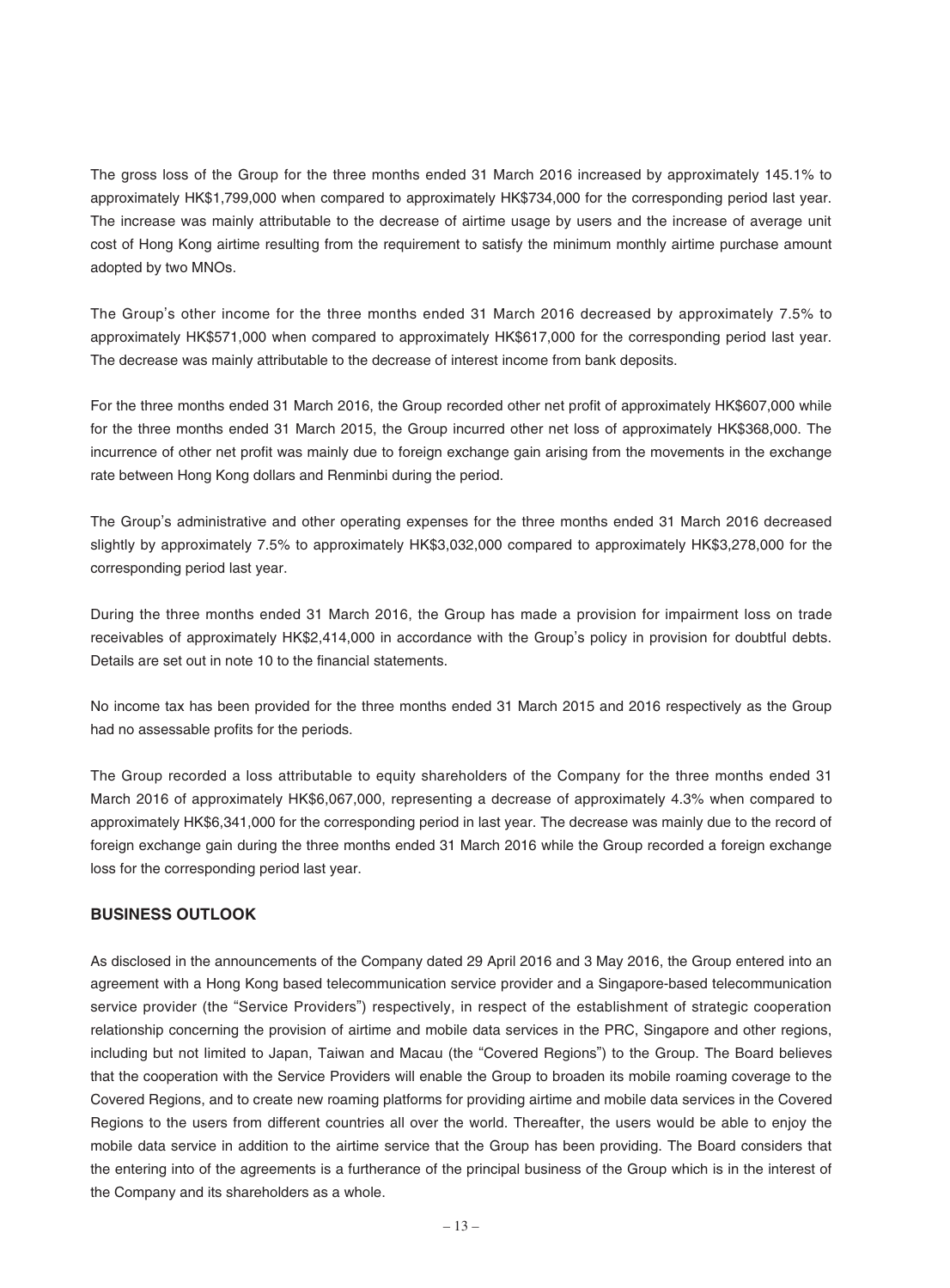In response to the changes in the traditional voice and SMS business in the mobile telecommunications market, we need to adjust our way of thinking and deliver innovative services, so that we could transform the challenges in driving force and provide customers with services that better fulfill their practical needs. Going forward in the second quarter of 2016, we intend to launch several new mobile and roaming services to align with the developing trends of mobile internet and promote strategic transformation and reform and innovation.

### **1. OTA Card**

OTA Card is a new generation of "3Gmate" telecommunication service provided by the Group. Through the two core technologies of air-issuing and APP writing, users will not need to buy extra SIM cards. A single CA-SIM card can load with multiple phone numbers, enjoying the favorable local call charging and traffic rate. With the value-added service platform, users can travel around and connect to the world. Users can receive free traffic, credits and coupons etc. The authentication and encryption functions of CA-SIM card can provide to the outbound traveling users better value-added services like Mzone network, O2O business in their destinations and ticket booking service etc.

With the APP application and the CA-SIM authenticated identity, users can have access to the local telecommunication service, saving the tedious account opening procedure and making communication more convenient. The multiple number function of the APP includes account opening, card re-issuing and number switching. And through the APP, users can check their account, pay for the phone bill or charge their account.

#### **2. New Service Named "Directel"**

The "Directel" is an innovated integration of mobile Internet and traditional PSTN network, using the APP on the mobile phone end to accomplish the basic telephone function and meet the customized requirements of mobile Internet telecommunication for the users. It can promote different telecommunication service provider to integrate their services (not only includes HK service providers, but also can provide access to overseas telecommunication service providers to achieve non-standard cross border telecommunication service), so as to realize one APP with multiple affiliated phone numbers, saving money for the user and bring new telecom experience.

#### **3. Private Phonebook**

Private phonebook is a personal communication management software with CA core technology (including CA-SIM card's hardware certificate and software certificate), mainly helping you to accomplish all functions that are based on security factors, such as the business card/phonebook management, the encrypted local/ cloud storage of phonebook, prevention of malwares' access to the phonebook, encryption of the telephone communication and so on.

Apart from the above, the Group will continue to look for potential opportunities to diversify its business scope and we believe that the new business will make a positive contribution to the results of the Group in the future. Thus, the Group is planning to utilise certain portion of cash on the following potential new business.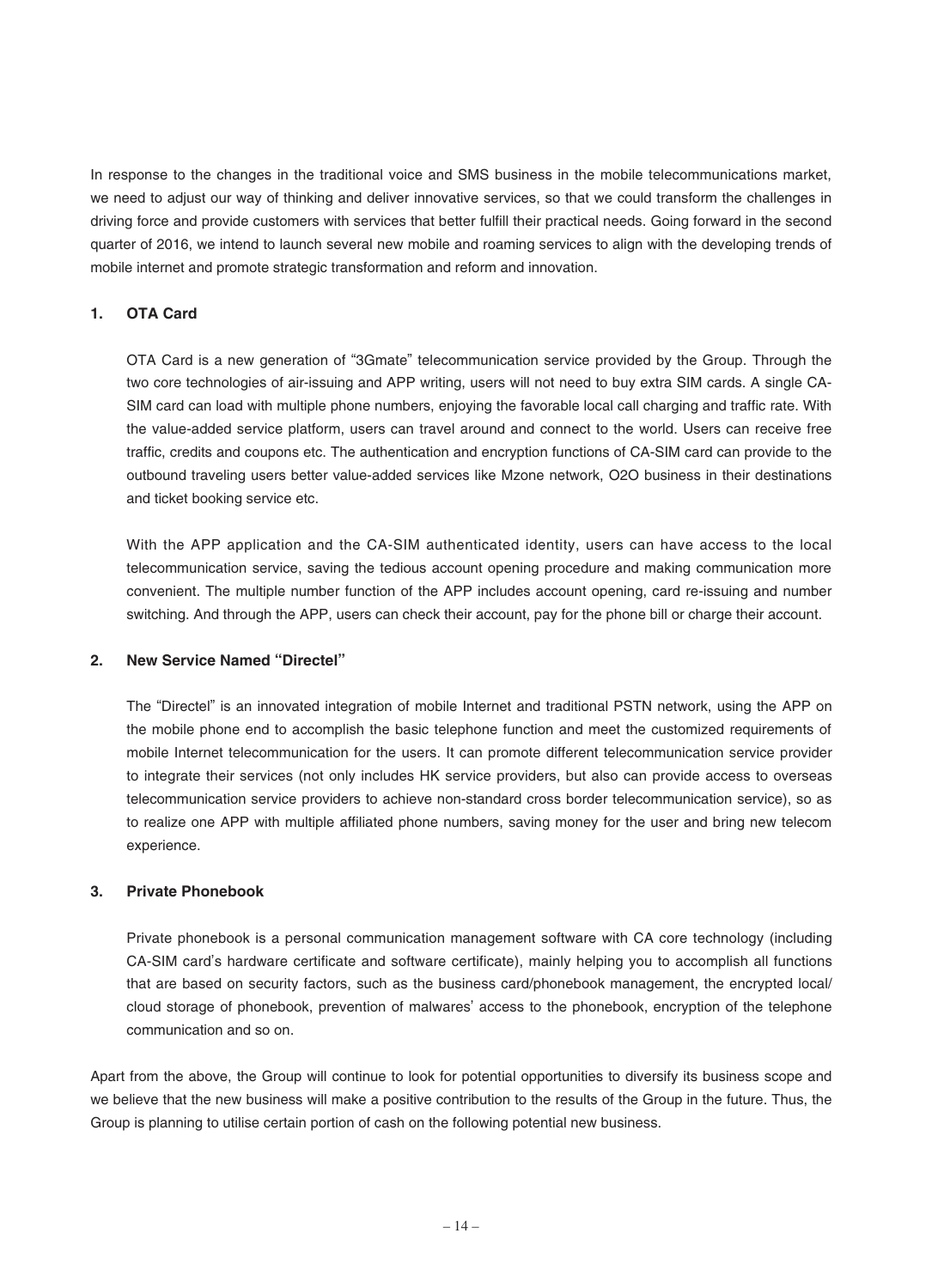#### **(a) Expansion of mobile phone services**

Approximately HK\$10.0 million is expected to be applied to expand the business of mobile phone services of the Group, which is to provide a wider variety of value-added services for the Group's users (including but not limited to users located in Asia Pacific territories) by launching several new mobile and roaming services. The Directors estimate that this portion of cash will be utilised on or before 30 April 2017;

### **(b) Upgrading the Group's telecommunications equipment**

Approximately HK\$16 million is expected to be applied to upgrade the Group's telecommunications equipment to be compatible with the 4G mobile networks in Hong Kong and it is estimated that the services will be launched in the first quarter of 2017 after testing of the relevant system; and

#### **(c) Potential investment or acquisition**

Approximately HK\$30.0 million to HK\$40.0 million is expected to be applied to invest in any business development/investment opportunities in respect of the Offline to Online mobile internet business in the coming six months. As at the date hereof, the Company is exploring suitable opportunity in the Offline to Online mobile internet business, and will issue announcement(s) in accordance with the applicable Listing Rules, as and when appropriate.

The above potential business plans are based on the information currently available and the Directors' estimation of the future market condition. Apart from the aforementioned potential business plans, the Group has paid approximately HK\$4,241,000 to Xiamen Elite Electric Company Limited ("Xiamen Elite") in January 2016 for the research and development services relating to the OTA Card and the application programming interface for the "One Card Multiple Number" provided by a service provider to the Group pursuant to the technology and development agreements dated 23 November 2015 entered into between Directel Communications Limited, a subsidiary of the Company, and Xiamen Elite. The unused net proceeds from the Placing as at 31 March 2016 have been placed as interest bearing deposits in banks in Hong Kong.

## **CONTINGENT LIABILITIES**

As at the date of this announcement, the Group did not have any contingent liabilities.

## **DIVIDENDS**

The Board does not recommend the payment of any dividend for the three months ended 31 March 2016 (three months ended 31 March 2015: Nil).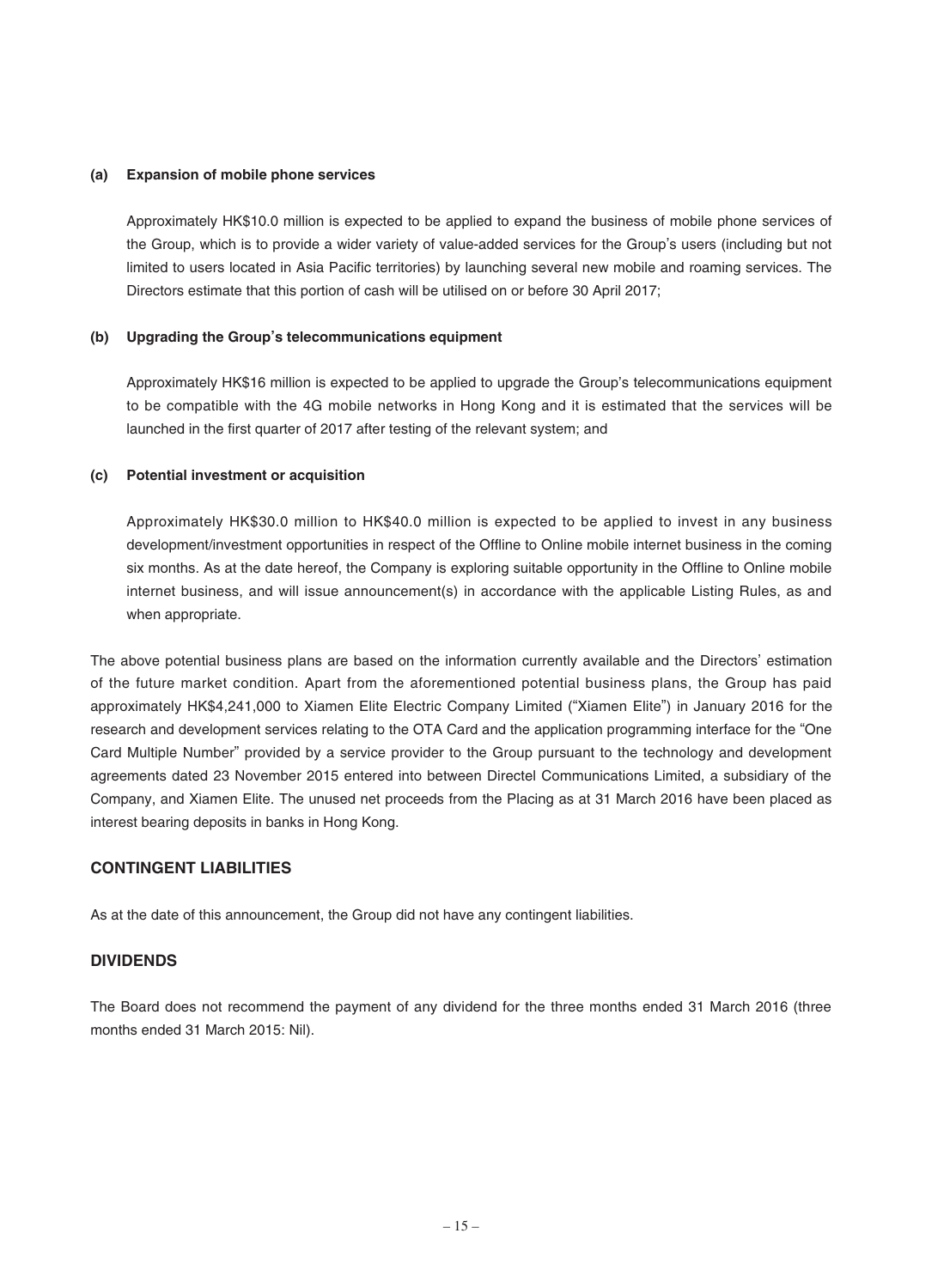#### **UNLISTED WARRANTS**

On 30 April 2014, the Company entered into a warrant subscription agreement (the "Warrant Subscription Agreement") with JD Edward Asset Management Company Limited, an independent third party (the "Subscriber") in relation to the subscription of a total of 200,000,000 unlisted warrants (the "Warrant(s)") by the Subscriber at the issue price of HK\$0.01 per unit of Warrants (the "Warrant Subscriptions"). The Warrants entitled the Subscriber to subscribe in cash for in aggregate of 200,000,000 shares in the Company at the subscription price of HK\$0.1648 per new share (subject to anti-dilutive adjustment) for a period of 60 months commencing from the date of issue of the Warrants. On 29 May 2014, the conditions set out in the Warrant Subscription Agreement have been fulfilled and completion of the Warrant Subscriptions took place. The net proceeds from the Warrant Subscriptions (after expenses of approximately HK\$346,000) were approximately HK\$1,654,000. Pursuant to an ordinary resolution passed at the extraordinary general meeting of the Company on 3 June 2015, a specific mandate was given to the directors of the Company to allot and issue new Shares (subject to adjustment) upon exercise of subscription rights attaching to the Warrants. On 23 June 2015, the Company completed a bonus issue on the basis of two bonus shares for every one held by the existing shareholders ("Bonus Issue"). As a result of the Bonus Issue, the subscription price for such warrant shares and the number of warrant shares to be issued and allotted upon exercise of the subscription rights attached to the Warrants shall be adjusted from HK\$0.1648 to HK\$0.0549 and from 200,000,000 Shares to 600,000,000 Shares respectively. At as the date of this announcement, no Warrants have been exercised and the Company has not utilised any of the net proceeds.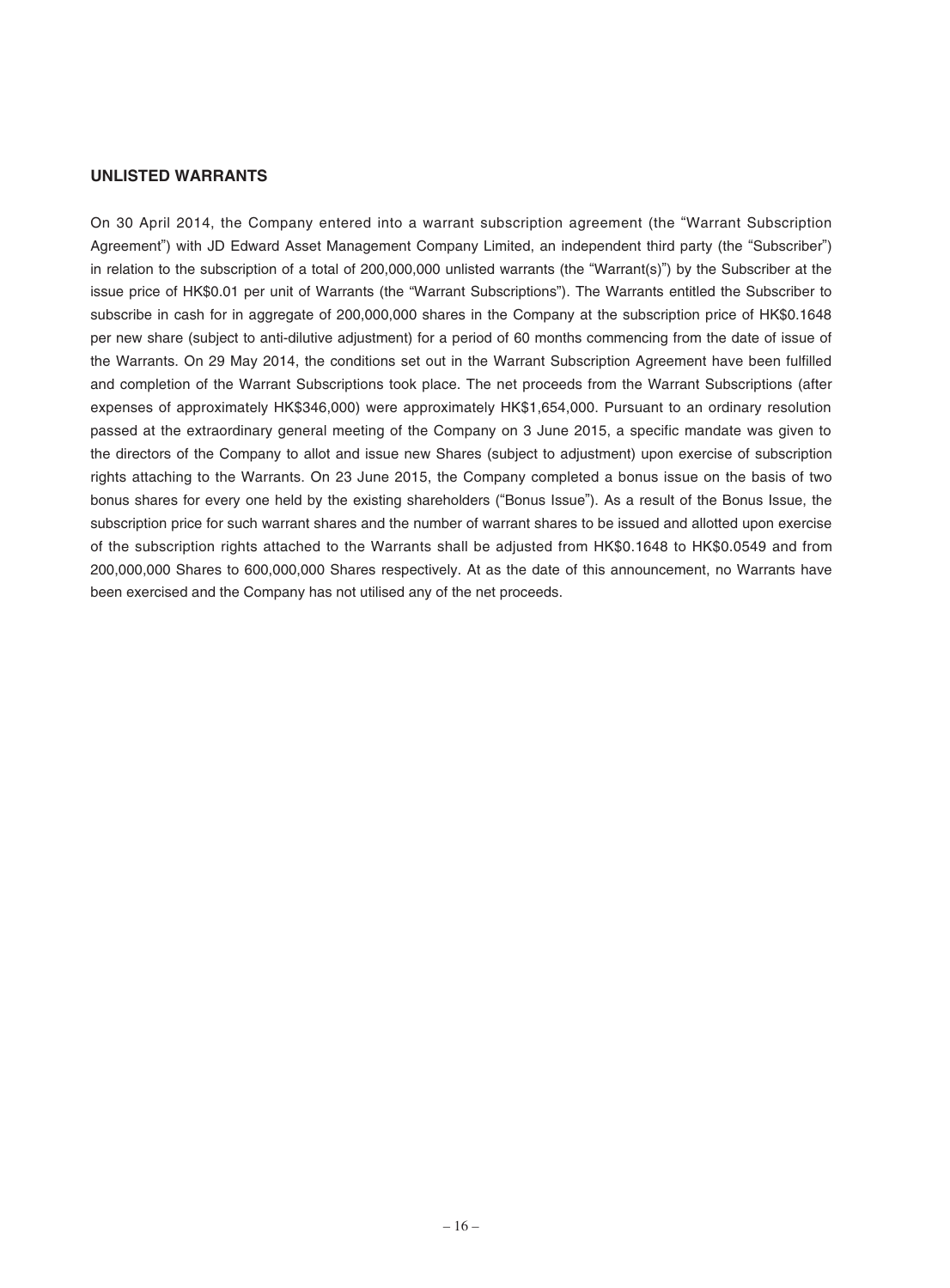## **DIRECTORS' AND CHIEF EXECUTIVES' INTERESTS AND SHORT POSITIONS IN THE SHARES, UNDERLYING SHARES AND DEBENTURES**

As at 31 March 2016, so far as it is known to the Directors, the Directors and the chief executive of the Company had the following interests and short positions in the shares, underlying shares or the debentures of the Company or any of its associated corporations within the meaning of part XV of the Securities and Futures Ordinance (the "SFO"), which would have to be notified to the Company and the Stock Exchange pursuant to the provision of Divisions 7 and 8 of Part XV of the SFO (including interests and/or short positions of which they were taken or deemed to have under such provisions of the SFO) and/or required to be entered in the register required to be kept under Section 352 of the SFO or as otherwise notified to the Company and the Stock Exchange pursuant to Rule 5.46 of the GEM Listing Rules:

#### **(i) Long position in shares of the Company:**

| <b>Name of Director</b> | Nature of Interest/<br>Capacity       | Number of<br><b>Ordinary Shares</b> | Approximate<br>Percentage of<br><b>Shareholding</b> |
|-------------------------|---------------------------------------|-------------------------------------|-----------------------------------------------------|
| Mr. Li Kin Shing        | Interest of controlled<br>corporation | 2,088,750,000<br>(Note)             | 67.11%                                              |
|                         | Beneficial owner                      | 101,250,000                         | 3.25%                                               |
| Mr. Pang Kwok Chau      | Beneficial owner                      | 30,000,000                          | $0.96\%$                                            |
| Mr. Wong Kin Wa         | Beneficial owner                      | 30,000,000                          | 0.96%                                               |

Note: The 2,088,750,000 shares are owned by New Everich Holdings Limited ("New Everich") which is owned by Mr. Li Kin Shing and Ms. Kwok King Wa as to 54% and 46% respectively. Mr. Li Kin Shing is the spouse of Ms. Kwok King Wa. Accordingly, Mr. Li Kin Shing is deemed to be interested in the 2,088,750,000 shares under the SFO.

#### **(ii) Long position in New Everich, an associated corporation of the Company:**

|                         |                                    | <b>Approximate Percentage</b> |
|-------------------------|------------------------------------|-------------------------------|
| <b>Name of Director</b> | <b>Nature of Interest/Capacity</b> | of Shareholding               |
| Mr. Li Kin Shing        | Beneficial owner                   | 100.00%                       |

Note: New Everich is owned as to 54% and 46% by Mr. Li Kin Shing and Ms. Kwok King Wa respectively. Mr. Li Kin Shing is the spouse of Ms. Kwok King Wa. Accordingly, Mr. Li Kin Shing is deemed to be interested in the 100% interests in New Everich under the SFO.

Save as disclosed above, as at 31 March 2016, none of the Directors nor the chief executives of the Company had any interests or short positions in any shares, underlying shares and/or debentures of the Company or any of its associated corporations (within the meaning of Part XV of the SFO) which were notified to the Company and the Stock Exchange pursuant to Divisions 7 and 8 of Part XV of the SFO (including interest and/or short positions which were taken or deemed to have under such provisions of the SFO), or which were recorded in the register maintained by the Company pursuant to Section 352 of the SFO, or which would have to be notified to the Company and the Stock Exchange pursuant to Rule 5.46 of the GEM Listing Rules.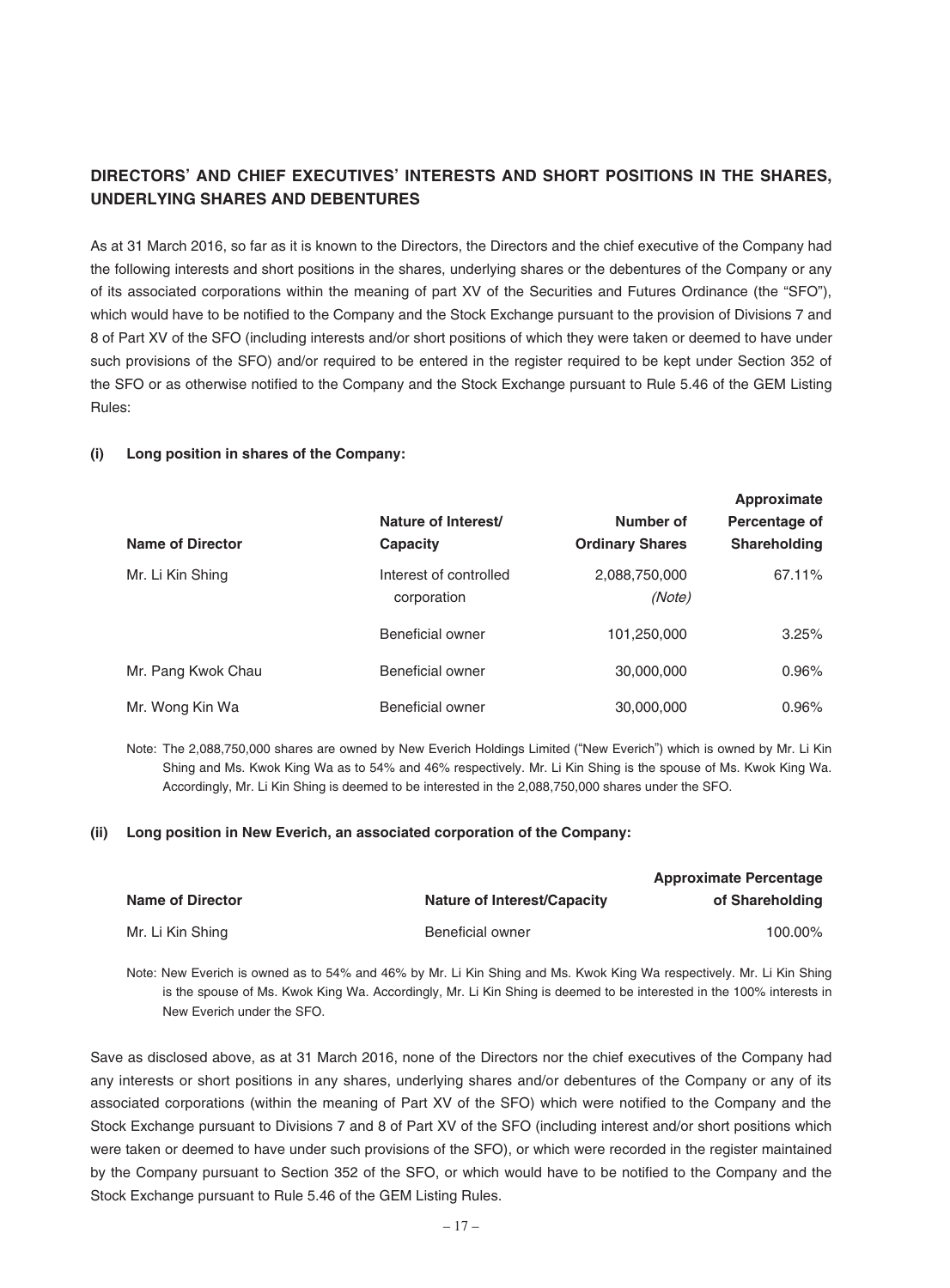## **SUBSTANTIAL SHAREHOLDERS' AND OTHER PERSONS' INTERESTS AND SHORT POSITIONS IN SHARES AND UNDERLYING SHARES OF THE COMPANY**

As at 31 March 2016, so far as it is known to the Directors, the persons (other than the Directors or chief executive of the Company) with interests or short positions in the shares or underlying shares of the Company which would fall to be disclosed to the Company under the provisions of Divisions 2 and 3 of Part XV of the SFO or which would be recorded in the register of the Company required to be kept under section 336 of the SFO or who are directly or indirectly interested in 10% or more of the nominal value of any class of share capital carrying rights to vote in all circumstances at general meetings of any member of the Group were as follows:

#### **Long position in shares of the Company:**

|                  | Nature of Interest/                   | Number of                 | Approximate<br>Percentage of |
|------------------|---------------------------------------|---------------------------|------------------------------|
| <b>Name</b>      | Capacity                              | <b>Ordinary Shares</b>    | <b>Shareholding</b>          |
| New Everich      | Beneficial owner                      | 2,088,750,000             | 67.11%                       |
| Ms. Kwok King Wa | Interest of controlled<br>corporation | 2,088,750,000<br>(Note 1) | 67.11%                       |
|                  | Interest of spouse                    | 101,250,000<br>(Note 2)   | 3.25%                        |

Notes:

- (1) The 2,088,750,000 shares are owned by New Everich which is owned by Mr. Li Kin Shing and Ms. Kwok King Wa as to 54% and 46% respectively. Mr. Li Kin Shing is the spouse of Ms. Kwok King Wa. Accordingly, Ms. Kwok King Wa is deemed to be interested in the 2,088,750,000 shares under the SFO.
- (2) Mr. Li Kin Shing is the spouse of Ms. Kwok King Wa. Accordingly, Ms. Kwok King Wa is deemed to be interested in the 101,250,000 shares under the SFO.

Save as disclosed above, as at 31 March 2016, so far as it is known to the Directors, there was no other person (other than the Directors or chief executive of the Company) with interests or short positions in the shares or underlying shares of the Company which would fall to be disclosed to the Company under the provisions of Divisions 2 and 3 of Part XV of the SFO or which would be recorded in the register of the Company required to be kept under section 336 of the SFO or who are directly or indirectly interested in 10% or more of the nominal value of any class of share capital carrying rights to vote in all circumstances at general meetings of any member of the Group.

## **DIRECTORS' RIGHT TO ACQUIRE SHARES OR DEBENTURES**

Save as disclosed in this announcement, during the period under review, there was no rights to acquire benefits by means of the acquisition of shares in or debentures of the Company or of any other body corporate granted to any Directors or their respective spouse or children under 18 years of age, or were any such rights exercised by them; or was the Company, its holding company or any of its subsidiaries a party to any arrangements to enable the Directors, their respective spouse or children under 18 years of age to acquire such rights in the Company or any other body corporate.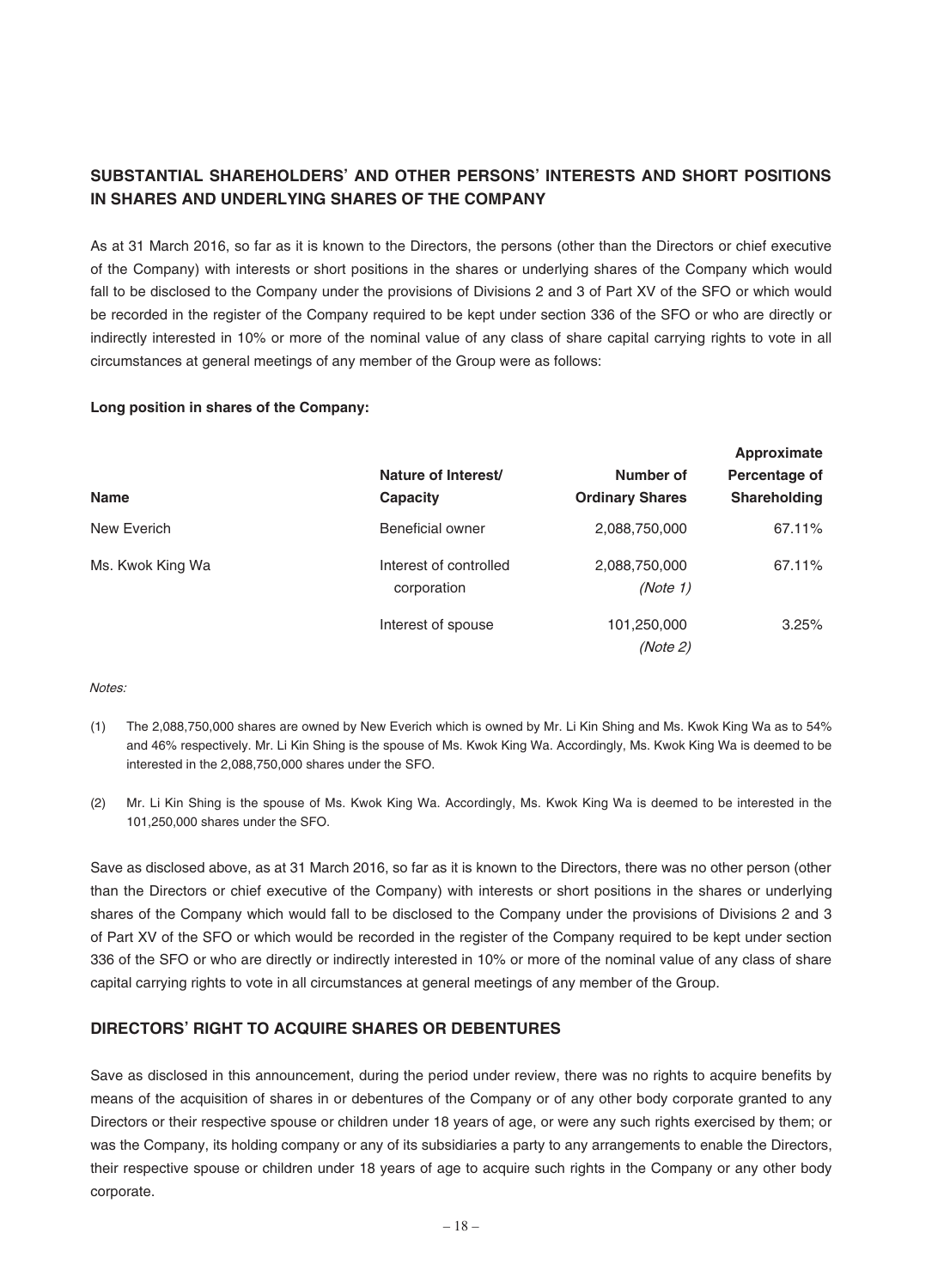## **SHARE OPTION SCHEME**

The Company has conditionally adopted the share option scheme in the written resolutions of the shareholders of the Company passed on 20 May 2010 (the "Share Option Scheme"). The Share Option Scheme became effective on 20 May 2010 and remained in force for 5 years until 19 May 2015. The Company shall adopt a new share option scheme in the forthcoming annual general meeting.

The Company did not grant or cancel any options under the Share Option Scheme any time during the period under review, and as at 31 March 2016, there was no outstanding share option under the Share Option Scheme.

## **CODE ON CORPORATE GOVERNANCE PRACTICES**

The Company has committed to maintaining high standards of corporate governance to protect the interests of the shareholders of the Company. In the opinion of the Directors, the Company has complied with all the code provisions as set out in the Corporate Governance Code contained in Appendix 15 to the GEM Listing Rules during the three months ended 31 March 2016.

## **CODE OF CONDUCT REGARDING SECURITIES TRANSACTIONS BY DIRECTORS**

The Company has adopted the required standard of dealings as set out in Rules 5.48 to 5.67 of the GEM Listing Rules as the code of conduct regarding securities transactions by directors in securities of the Company. Having made specific enquiry of all Directors, the Directors have confirmed that they have complied with the required standard of dealings as set out in the adopted code of conduct regarding securities transactions by directors.

## **PURCHASE, SALE OR REDEMPTION OF THE COMPANY'S SHARES**

During the three months ended 31 March 2016, neither the Company nor any of its subsidiaries has purchased, sold or redeemed any share of the Company.

## **COMPETING INTERESTS**

During the three months ended 31 March 2016, save as disclosed below, none of the Directors or controlling shareholders of the Company nor their respective associates is considered to have interests in a business that competes or is likely to compete, either directly or indirectly, with the businesses of the Group other than those businesses where the Directors have been appointed or were appointed as directors to represent the interests of the Company and/or the Group.

Directel Limited, a company incorporated in the Cayman Islands, is held as to 50% and 50% by Mr. Li Kin Shing, a non-executive Director, the chairman of the Company, a controlling shareholder and a substantial shareholder of the Company, and Ms. Kwok King Wa, a controlling shareholder and a substantial shareholder of the Company and the spouse of Mr. Li Kin Shing, respectively. According to the GEM Listing Rules, Directel Limited is an associate of Mr. Li Kin Shing and Ms. Kwok King Wa and thus a connected person.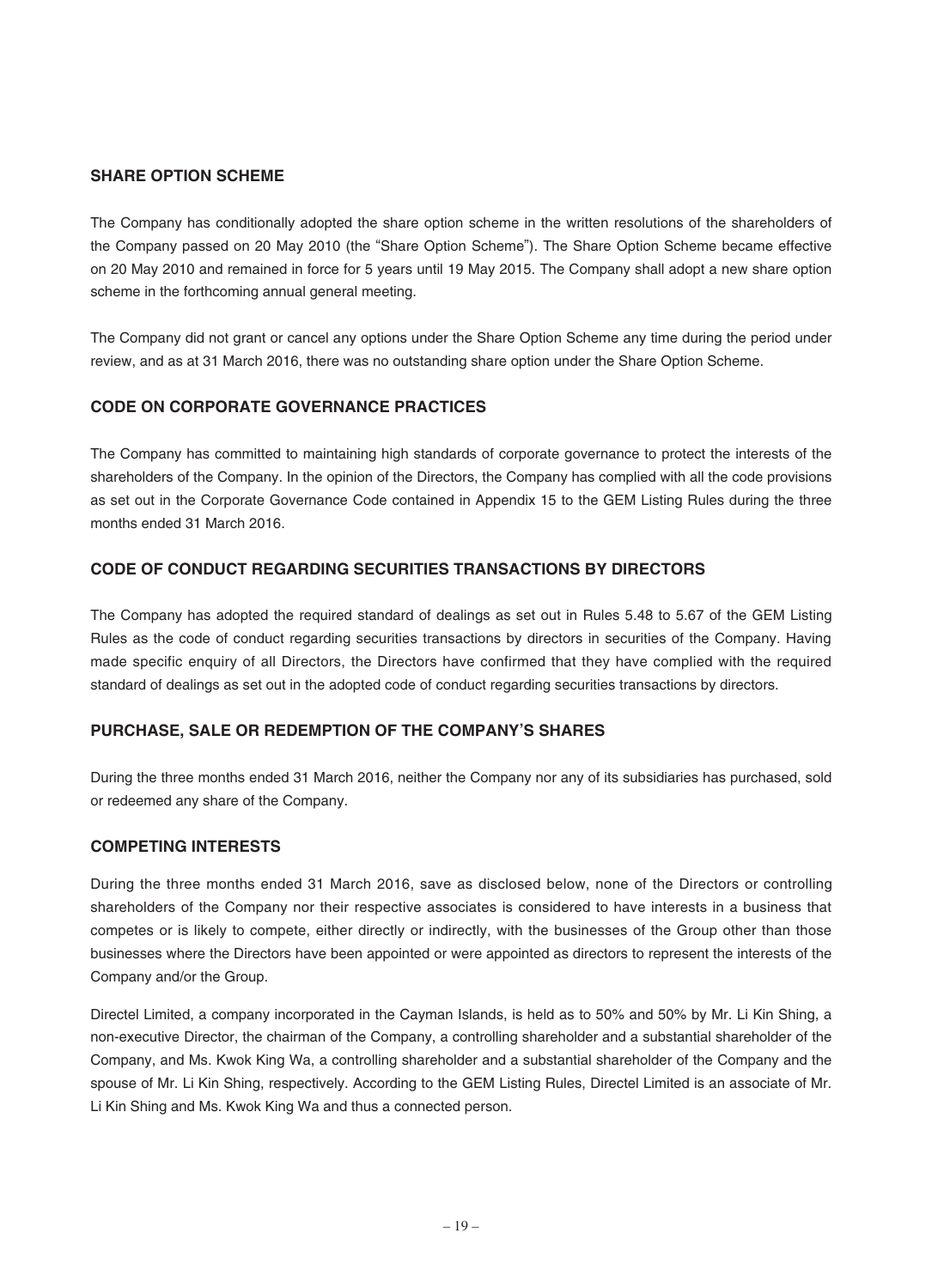Directel Limited is the legal and beneficial owner of the RF-SIM intellectual property rights in Hong Kong and Macau. Further, Directel Limited is the licensee of the operation rights of RF-SIM in markets other than the PRC in addition to its owned RF-SIM intellectual property rights in Hong Kong and Macau and it has the right to grant licences of the operation rights of RF-SIM intellectual property rights to others in markets other than the PRC. There is a risk that such services provided by Directel Limited may compete with the services provided by the Group as Directel Limited is expected to grant licences of the operation rights of RF-SIM intellectual property rights in other regions in the future.

International Elite Ltd. ("IEL") is a company incorporated in the Cayman Islands and a listed company on the Main Board of the Stock Exchange with Mr. Li Kin Shing and Ms. Kwok King Wa as controlling shareholders. According to the GEM Listing Rules, IEL is an associate of Mr. Li Kin Shing and Ms. Kwok King Wa and thus a connected person. Sunward Telecom Limited ("Sunward Telecom") and its wholly-owned subsidiaries (collectively, the "Sunward Group") are wholly-owned subsidiaries of IEL. The Sunward Group, as a whole, is principally engaged in (i) the research and development, production and sales of RF-SIM products; (ii) licensing of the RF-SIM operations rights in markets other than Hong Kong and Macau, and (iii) research and development and technology transfer of CA-SIM application rights to customers.

The Directors confirm that as China-Hongkong Telecom Limited, a wholly-owned subsidiary of the Company, has obtained the exclusive licence of the operation rights of RF-SIM intellectual property rights in Hong Kong and Macau and since the services provided by the Group are mainly in Hong Kong and Macau, there will be no direct competition between the services provided by Directel Limited, which are in territories other than the PRC, Hong Kong and Macau. There will also be no direct competition between the services provided by IEL, which its strategy is to concentrate on the application of the RF-SIM intellectual property rights in the PRC. Nevertheless, Mr. Li Kin Shing, Ms. Kwok King Wa and Directel Limited (as Covenantors) executed a deed of non-competition undertaking in favour of the Company on 24 May 2010 pursuant to which the Covenantors have undertaken to the Company inter alia, that (i) the Covenantors shall not, directly or indirectly, engage in, invest in, participate in, or attempt to participate in, whether on his/her/its own account or with each other or in conjunction with or on behalf of any person or company, any business which will or may compete with the RF-SIM business of the Group in Hong Kong and Macau; and (ii) in the event the Covenantors or their associates were given any business opportunities that is or may involve in direct or indirect competition with the business of the Group, the Covenantors shall assist the Company in obtaining such business opportunities in the terms being offered to the Covenantors, or more favourable terms being acceptable to the Company.